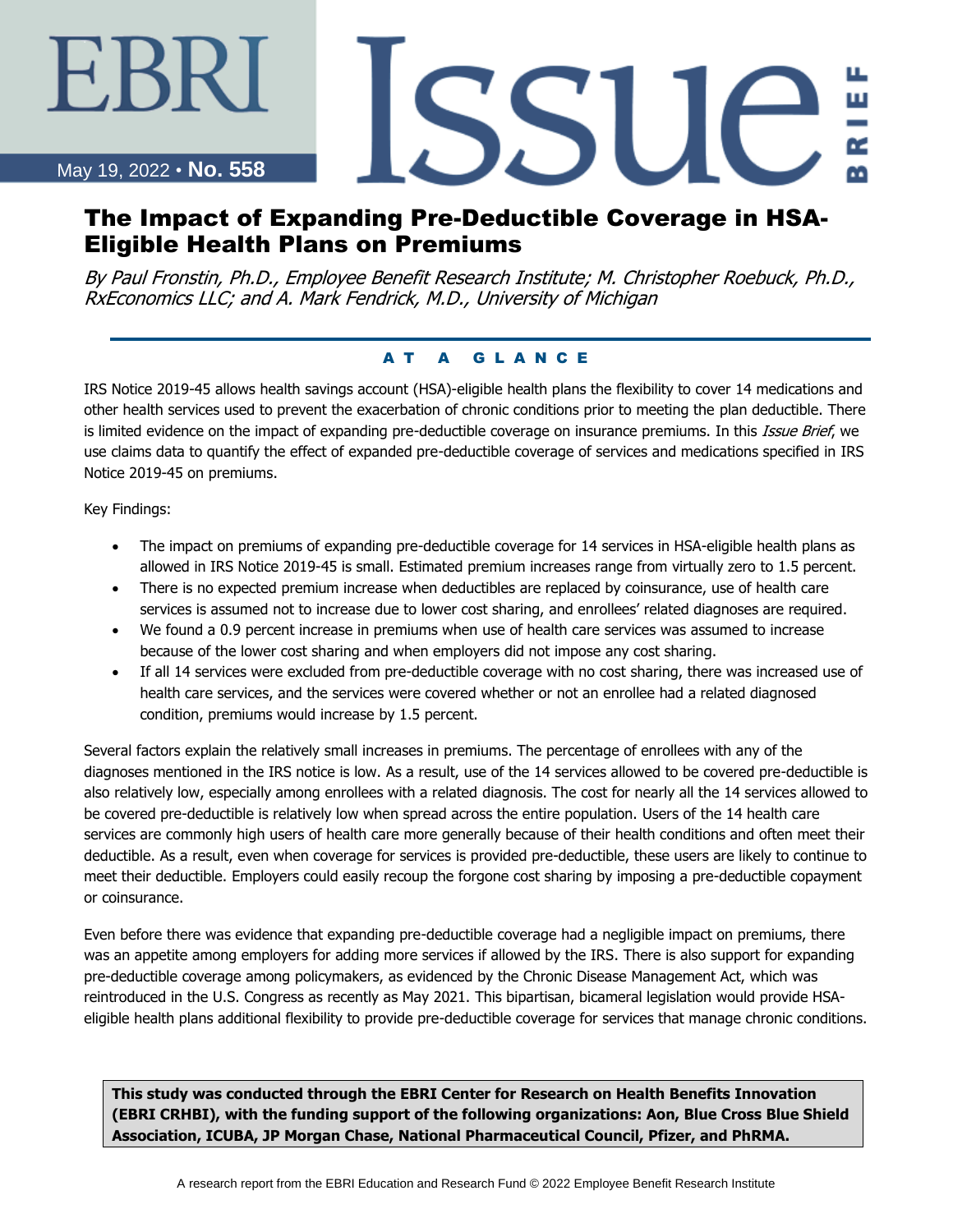Paul Fronstin is Director of the Health Research and Education Program at the Employee Benefit Research Institute (EBRI). M. Christopher Roebuck is President and CEO of RxEconomics, LLC. A. Mark Fendrick is the Director of the Center for Value-Based Insurance Design, a Professor of Internal Medicine in the School of Medicine, and a Professor of Health Management and Policy in the School of Public Health at the University of Michigan. This Issue Brief was written with assistance from the Institute's research and editorial staffs. Any views expressed in this report are those of the authors, and should not be ascribed to the officers, trustees, or other sponsors of EBRI, EBRI-ERF, or their staffs. Neither EBRI nor EBRI-ERF lobbies or takes positions on specific policy proposals. EBRI invites comment on this research.

**Suggested citation:** Fronstin, Paul, M. Christopher Roebuck, and A. Mark Fendrick, "The Impact of Expanding Pre-Deductible Coverage in HSA-Eligible Health Plans on Premiums," EBRI Issue Brief, no. 558 (May 19, 2022).

**Copyright Information:** This report is copyrighted by the Employee Benefit Research Institute (EBRI). You may copy, print, or download this report solely for personal and noncommercial use, provided that all hard copies retain any and all copyright and other applicable notices contained therein, and you may cite or quote small portions of the report provided that you do so verbatim and with proper citation. Any use beyond the scope of the foregoing requires EBRI's prior express permission. For permissions, please contact EBRI at [permissions@ebri.org.](mailto:permissions@ebri.org)

**Report availability:** This report is available on the internet at [www.ebri.org](file://///cetrom.net/EBRI$/EBRI_Data$/Users/stephen.blakely/Editing%20(Current)/IB/IB.Dec14.K-Update/Dec11-IB-K-update/www.ebri.org)

## **Table of Contents**

## **Figures**

| Figure 1, Percentage of Persons Enrolled in a High-Deductible Health Plan (HDHP), by Employer Contribution to HSA or<br>HRA, Among Those With Private-Sector Health Coverage and Employee-Only Coverage, 2016–2020  4 |  |
|-----------------------------------------------------------------------------------------------------------------------------------------------------------------------------------------------------------------------|--|
|                                                                                                                                                                                                                       |  |
|                                                                                                                                                                                                                       |  |
|                                                                                                                                                                                                                       |  |
|                                                                                                                                                                                                                       |  |
|                                                                                                                                                                                                                       |  |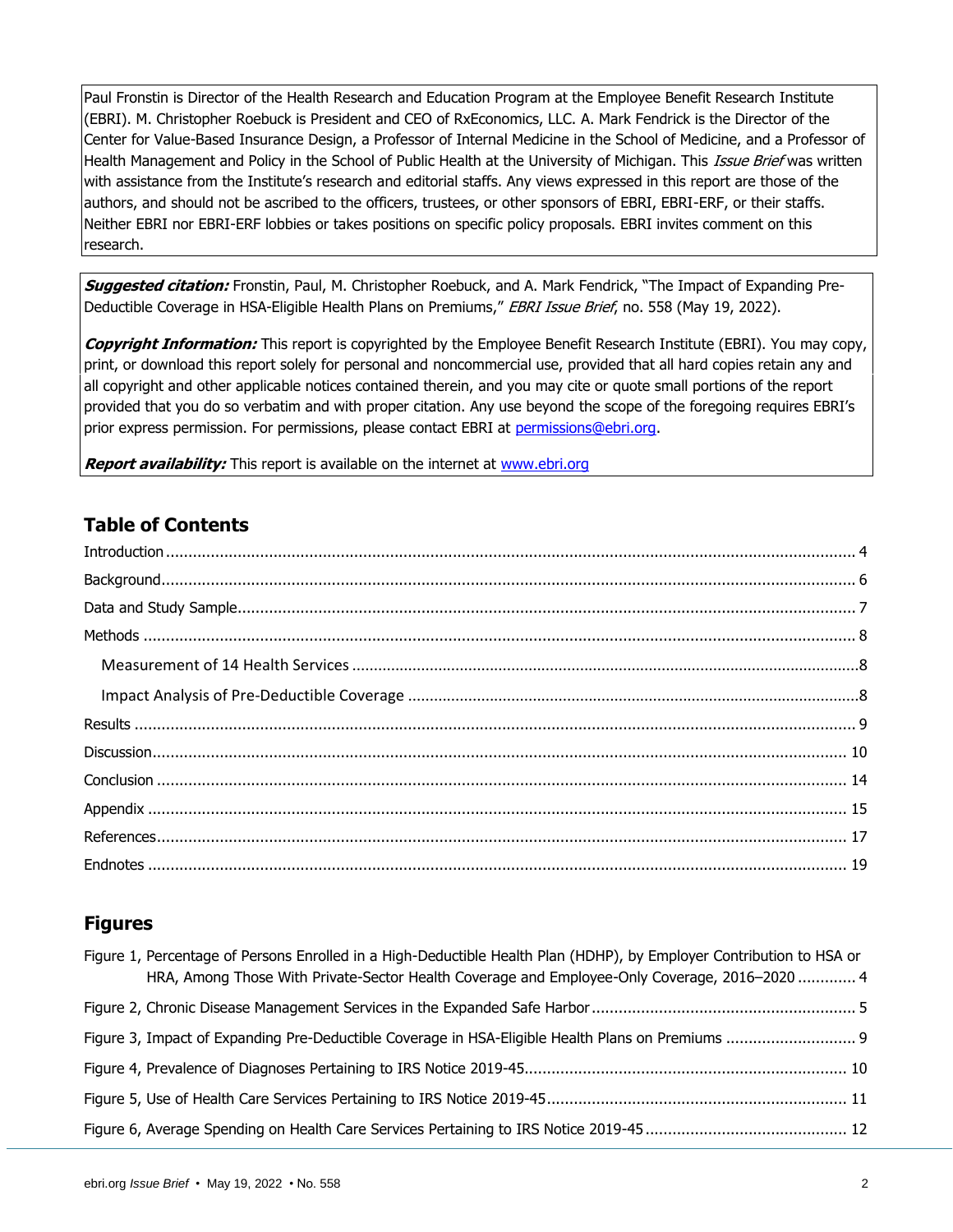| Figure 8, Impact of Adding Pre-Deductible Coverage on Cost Sharing for Employee-Only Coverage 13 |  |
|--------------------------------------------------------------------------------------------------|--|
|                                                                                                  |  |
|                                                                                                  |  |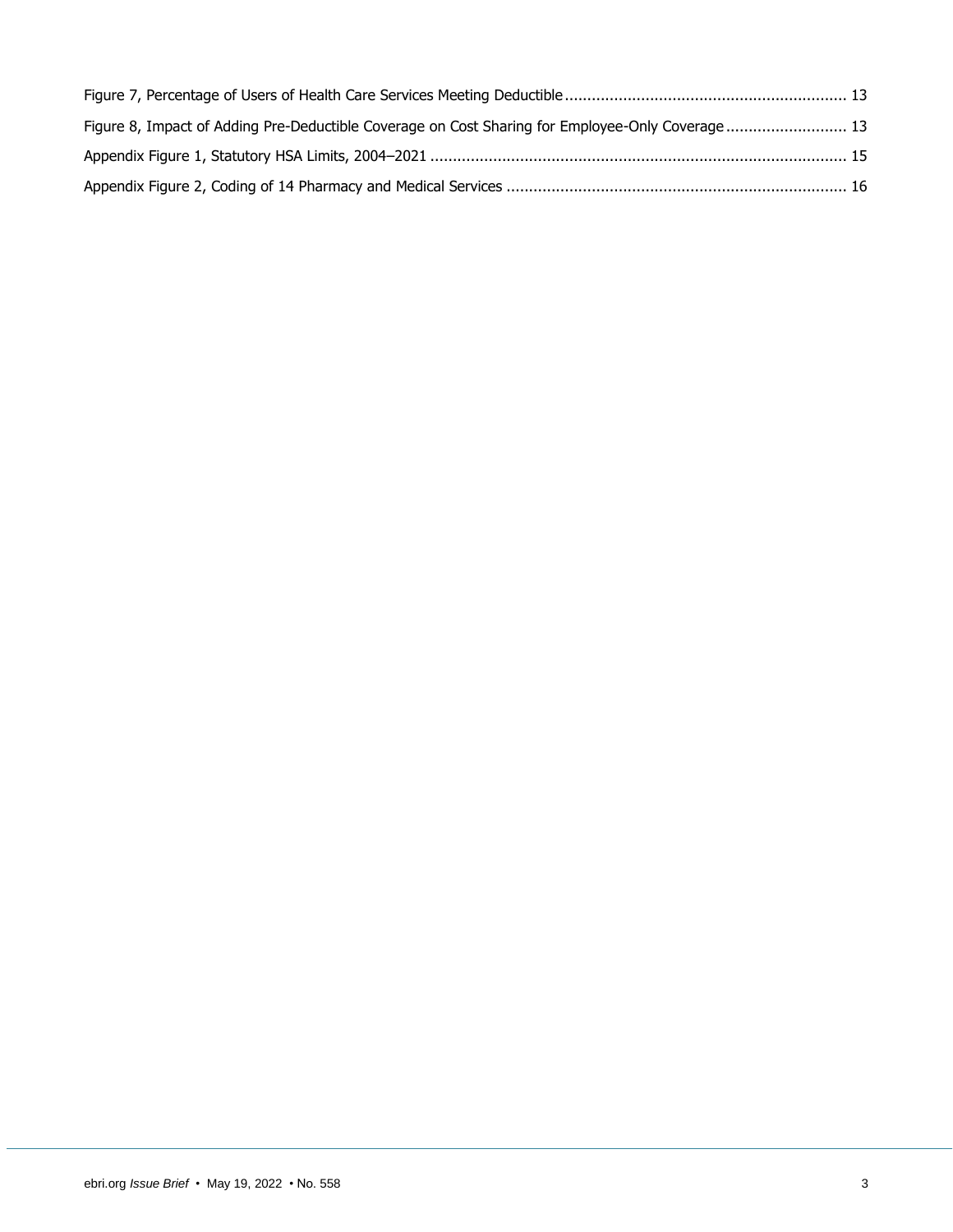# The Impact of Expanding Pre-Deductible Coverage in HSA-Eligible Health Plans on Premiums

By Paul Fronstin, Ph.D., Employee Benefit Research Institute; M. Christopher Roebuck, Ph.D., RxEconomics LLC; and A. Mark Fendrick, M.D., University of Michigan

## <span id="page-3-0"></span>**Introduction**

The Medicare Prescription Drug, Improvement, and Modernization Act of 2003 (MMA) included a provision that created what are commonly known as high-deductible health plans (HDHPs). At the time, these plans had to have a deductible of at least \$1,000 for individual coverage and \$2,000 for family coverage (see Appendix Figure 1). As will be discussed in more detail below, HDHPs may provide coverage of certain preventive services prior to the satisfaction of the health plan deductible. Enrollees in plans that meet these and other requirements are allowed to open and contribute to a health savings account (HSA) on a tax-preferred basis. Thus, these plans are also commonly known as HSA-eligible health plans. In 2022, these plans must have a deductible of at least \$1,400 for individual coverage and \$2,800 for family coverage. Enrollment in HSA-eligible health plans may account for over one-half of those with private health coverage (Figure 1). $<sup>1</sup>$ </sup>





\* HSA = health savings account, HRA = health reimbursement arrangement. Source: Medical Expenditure Panel Survey - Insurance Component (MEPS-IC).

Under the initial IRS guidance, until the deductible is met, coverage does not include "any service or benefit intended to treat an existing illness, injury, or condition, including drugs or medications."<sup>2</sup> This narrow definition of the "safe harbor" has likely caused some plan members to go without needed care, as it is well established that increases in cost sharing for health care have been associated with deleterious consequences. Thus, the U.S. Department of Treasury issued guidance 15 years later in 2019 via IRS Notice 2019-45 to further increase the flexibility of HSA-eligible health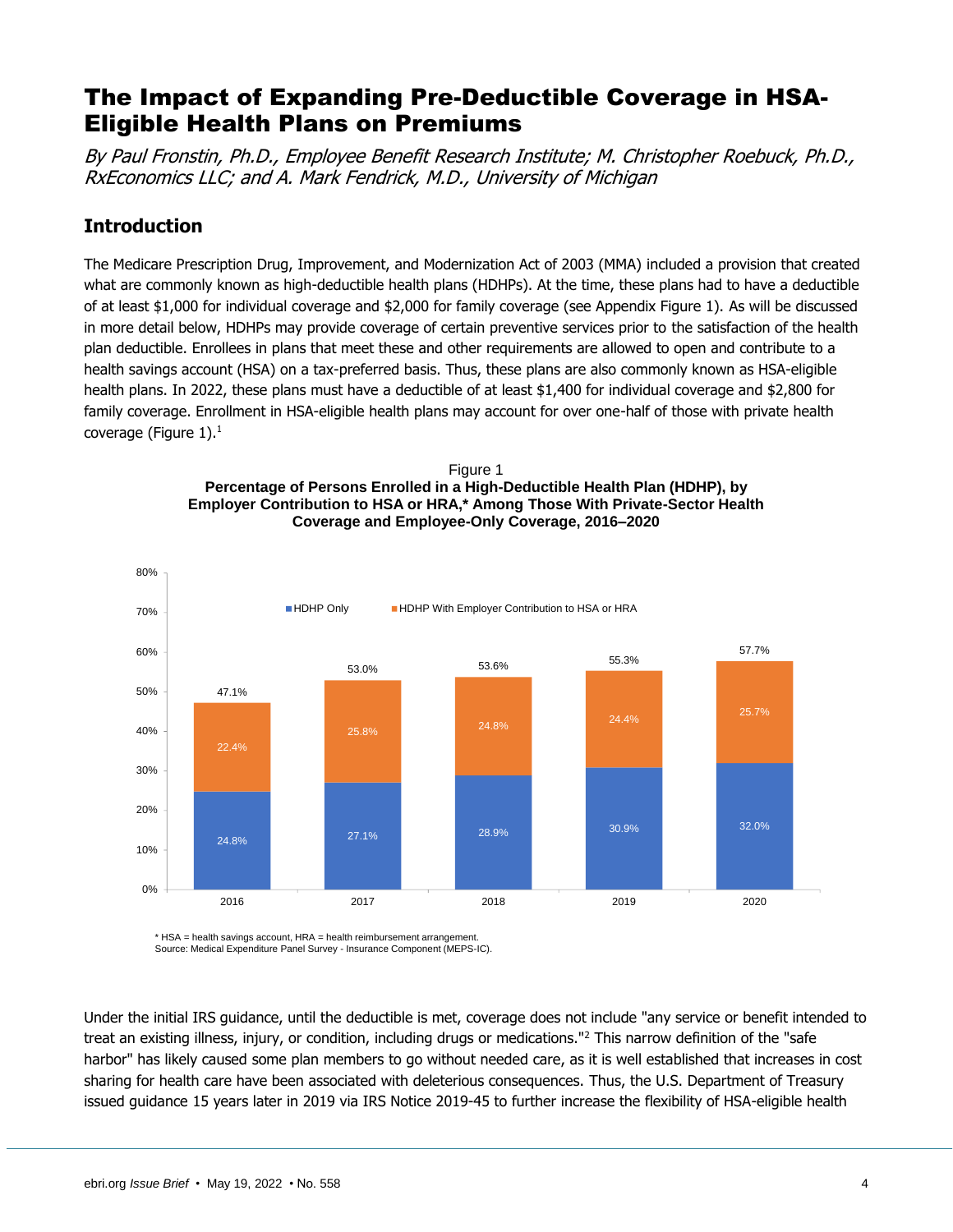plans to cover specific low-cost preventive services to prevent the exacerbation of chronic conditions on a predeductible basis (Figure 2).<sup>3</sup>

|                                                                                | Figure 2                                                              |  |  |  |
|--------------------------------------------------------------------------------|-----------------------------------------------------------------------|--|--|--|
| <b>Chronic Disease Management Services in the Expanded Safe Harbor</b>         |                                                                       |  |  |  |
|                                                                                |                                                                       |  |  |  |
| <b>Preventive Care Service</b>                                                 | For Individuals Diagnosed With                                        |  |  |  |
| Angiotensin-converting enzyme (ACE) inhibitors                                 | Congestive heart failure, diabetes, and/or coronary artery<br>disease |  |  |  |
| Antiresorptive therapy                                                         | Osteoporosis and/or osteopenia                                        |  |  |  |
| Beta blockers                                                                  | Congestive heart failure and/or coronary artery disease               |  |  |  |
| Blood pressure monitor                                                         | Hypertension                                                          |  |  |  |
| Inhaled corticosteroids                                                        | Asthma                                                                |  |  |  |
| Insulin and other glucose-lowering agents                                      | <b>Diabetes</b>                                                       |  |  |  |
| Retinopathy screening                                                          | <b>Diabetes</b>                                                       |  |  |  |
| Peak flow meter                                                                | Asthma                                                                |  |  |  |
| Glucometer                                                                     | <b>Diabetes</b>                                                       |  |  |  |
| Hemoglobin A1c testing                                                         | <b>Diabetes</b>                                                       |  |  |  |
| International normalized ratio (INR) testing                                   | Liver disease and/or bleeding disorders                               |  |  |  |
| Low-density lipoprotein (LDL) testing                                          | Heart disease                                                         |  |  |  |
| Selective serotonin reuptake inhibitors (SSRIs)                                | Depression                                                            |  |  |  |
| <b>Statins</b>                                                                 | Heart disease and/or diabetes                                         |  |  |  |
| Source: https://vbidcenter.org/initiatives/hsa-high-deductible-health-plans-2/ |                                                                       |  |  |  |

A 2021 EBRI survey found that 76 percent of employers with 200 or more employees increased the number of drugs and services covered pre-deductible in HSA-eligible health plans as a result of IRS Notice 2019-45 (Fronstin and Fendrick 2021). Pre-deductible coverage was often added for health care services related to heart disease and diabetes care. Two-thirds added pre-deductible coverage for blood pressure monitors and insulin/glucose-lowering agents, 61 percent added coverage for glucometers, and 54 percent added coverage for beta blockers. Health care services least likely to have pre-deductible coverage were peak flow meters and INR testing (25 percent each). Most employers did not eliminate cost sharing for the pre-deductible services that were added. The percentage eliminating cost sharing ranged from 25 percent to 40 percent, depending on the service. The 2021 EBRI survey also found that most employers would add pre-deductible coverage for additional health care services if allowed by law.

There are several ways in which expanding pre-deductible coverage may impact premiums. Expanding the generosity of coverage shifts spending from enrollees to the plan. Enrollees may increase services utilization when their cost-share declines, leading to higher health care costs and — as a result — higher premiums. However, there might be cost offsets from increased use of other services. Despite these theories, there is limited empirical evidence on the impact of expanding pre-deductible coverage on insurance premiums. A recent AHIP survey $4$  of insurers found that most respondents reported either no premium increase or premium increases of less than 1 percent. Although estimates are reported, a great deal of uncertainty regarding the effect of Notice 2019-45 on premiums remains. In the AHIP survey, 15 percent of fully insured plans and 29 percent of self-insured plans noted that it is too early to know what impact the Notice had on premiums. Another 7 percent of fully insured plans and 17 percent of self-insured plans reported "other" when asked about the impact of the Notice. No context was given for the "other" responses, but we can conclude that 22 percent of fully insured plans and 46 percent of self-insured plans still do not know what impact the Notice had on premiums.

In this Issue Brief, we use claims data to estimate the effect of expanded pre-deductible coverage of services and medications specified in IRS Notice 2019-45 on premiums. Our work greatly improves on past research, which found there was still a great deal of uncertainty regarding the effect of Notice 2019-45 on premiums. Data from the 2018 IBM MarketScan Commercial Claims and Encounters databases are used. This research is important because the EBRI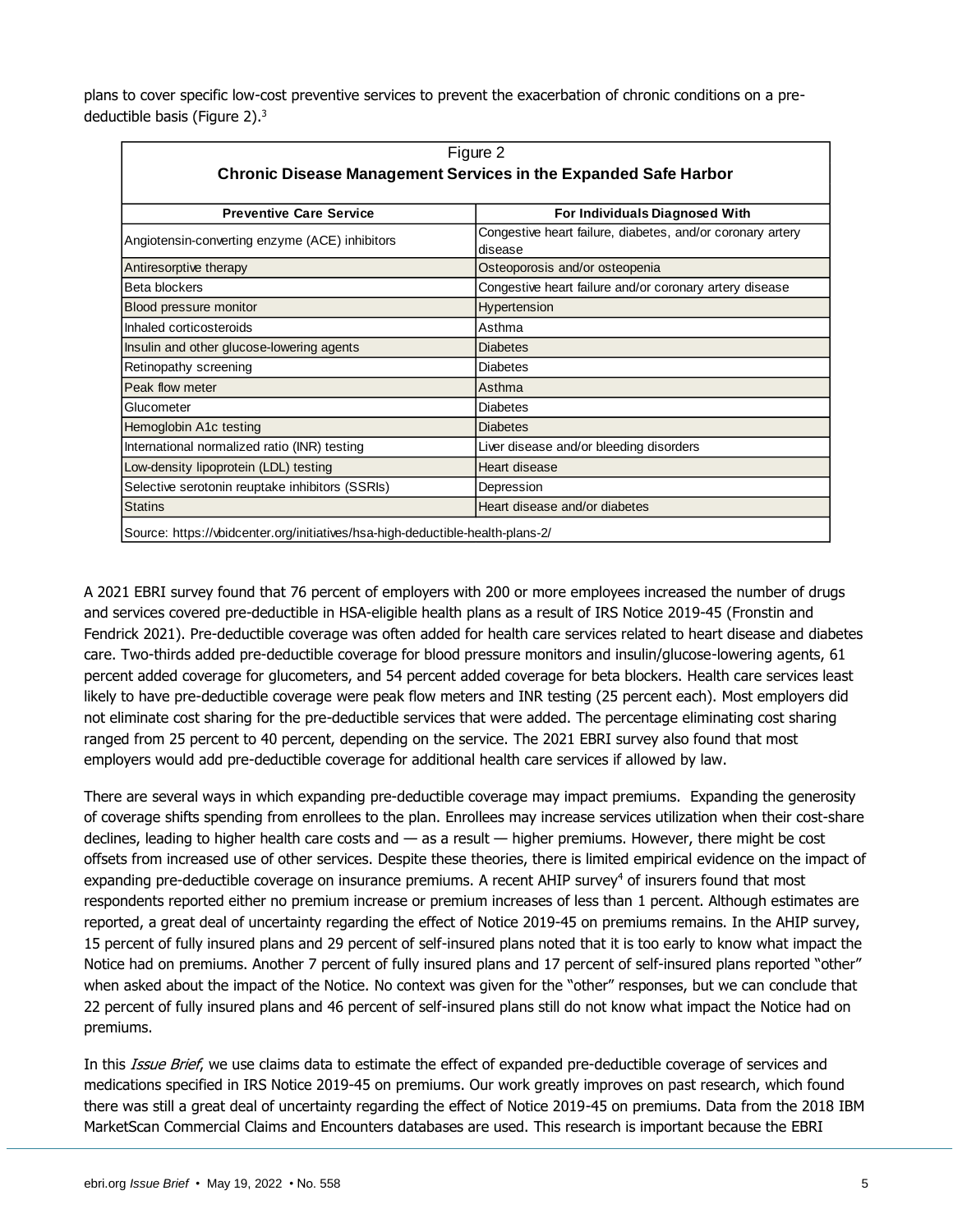survey not only found a strong response to IRS Notice 2019-45, but also found that most (81 percent) employers would add pre-deductible coverage for additional health care services if allowed by law. Information on the impact on premiums would also help inform policymakers who are deliberating policies to extend pre-deductible coverage to a broader list of clinical services.

## <span id="page-5-0"></span>**Background**

Until IRS Notice 2019-45 was released on July 17, 2019, when it came to providing pre-deductible coverage of health care services in HSA-eligible health plans, employers were guided by the Internal Revenue Service (IRS) safe harbor section 223(c)(2)(C) of the Internal Revenue Code (IRC). Employers could only provide coverage of the following services prior to the satisfaction of the plan deductible:

- Preventive services recommended by the U.S. Preventive Services Task Force (USPSTF), the Advisory Committee on Immunization Practices (ACIP), the Health Resources and Services Administration's (HRSA's) Bright Future Project, and HRSA and the Institute of Medicine (IOM) committee on women's clinical preventive services (required by Section 2713 of the Patient Protection and Affordable Care Act of 2010 (ACA) and IRS Notice 2013-57).<sup>5</sup>
- Periodic health evaluations such as annual physicals and select preventive screenings not listed above (optional, per IRS Notice 2004-23). 6
- Obesity weight-loss programs and tobacco cessation programs (optional, per IRS Notice 2004-23).<sup>7</sup>
- Drugs taken by asymptomatic individuals to prevent the manifestation of disease (optional, per IRS Notice 2004-50).<sup>8</sup>

Increases in consumer out-of-pocket costs for health care have been associated with deleterious consequences. These include financial stress, worse disease control, increases in hospitalizations, and exacerbation of health disparities, particularly those with chronic medical conditions and lower household incomes.<sup>9</sup> In fact, there is a body of peerreviewed literature demonstrating that selectively lowering cost sharing for high-value chronic disease management medications can meaningfully improve adherence; reduce the risk of adverse health outcomes; and, in some cases, reduce expenditures.<sup>10</sup>

With IRS Notice 2019-45 in place, HSA-eligible health plans are now able to adopt a more flexible benefit design, offering more protection for certain medical services through a value-based insurance design (V-BID) plan structure. As the market for HSA-eligible health plans grows, it is important that these plans use this flexibility to allow for effective health management for all beneficiaries. A targeted strategy exploring coverage for certain high-value, clinically indicated health services prior to meeting the deductible will produce more effective clinically nuanced designs, without fundamentally altering the original intent and spirit of these plans. Adoption of voluntary, clinically nuanced, expanded HSA-eligible health plan benefit designs has the potential to mitigate cost-related non-adherence, enhance patientcentered outcomes, allow for lower premiums than most PPOs and HMOs, and substantially reduce aggregate health care expenditures.

According to Notice 2019-45, the list of preventive services that can be covered pre-deductible will be reviewed on a periodic basis. In fact, the guidance specifically states that the periodic review is expected to occur approximately every five to 10 years. For patients and employers alike, 10 years may be a long time to wait for such coverage decisions to be made given the pace of research on plan design and medical innovation. There are already examples of services that may meet the criteria for pre-deductible coverage that were omitted from Notice 2019-45. For example, the Notice identifies angiotensin-converting enzyme (ACE) inhibitors to prevent exacerbations for individuals diagnosed with congestive heart failure (CHF), diabetes, and/or coronary artery disease. Patients who either do not respond to or who have an adverse reaction to ACE inhibitors are usually switched to angiotensin receptor blockers (ARBs) to prevent the same exacerbations. However, ARBs are not included in the list of 14 services in Notice 2019-45, and thus they cannot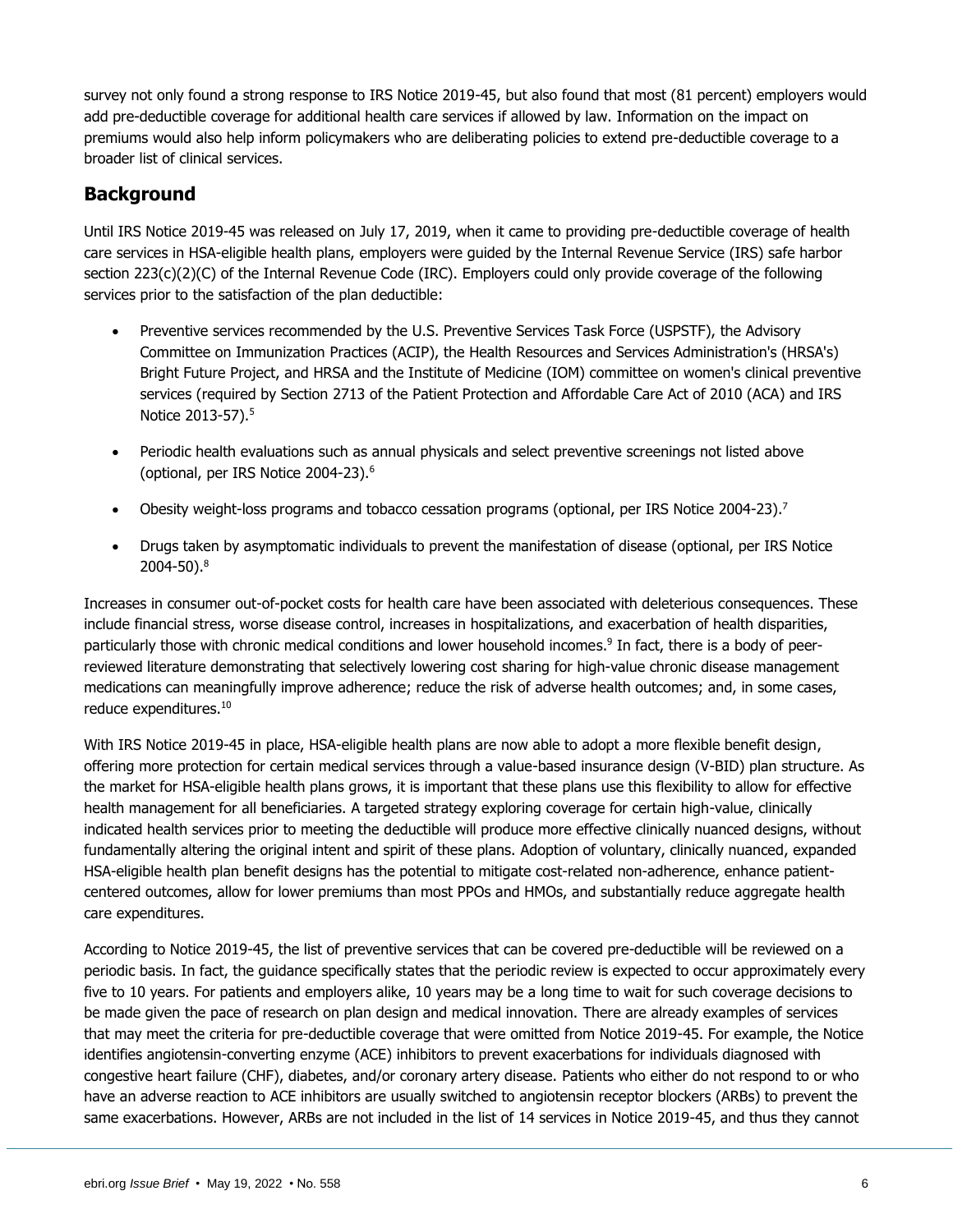be covered pre-deductible in HSA-eligible health plans. Similarly, serotonin-norepinephrine reuptake inhibitors (SNRIs) may be an effective treatment for patients with depression who do not respond to SSRIs.

## **Financial Impact of Expanded Drug Coverage**

Implementation of pre-deductible drug coverage can change plan-paid expenditures in three respects:

(a) Shift: Independent of volume effects, lower consumer cost sharing shifts the cost burden from the patient to the plan.

(b) Volume: Lower patient out-of-pocket costs tend to increase utilization.

(c) Offsets: In some clinical scenarios, greater utilization of high-value therapies can decrease spending on other services (e.g., hospitalizations).

There is already an appetite for adding more services, as evidenced by The Chronic Disease Management Act, which was reintroduced in the U.S. Congress as recently as May 2021. This bipartisan, bicameral legislation would provide HSA-eligible health plans additional flexibility to provide pre-deductible coverage for services that prevent the exacerbation of chronic conditions.

This work greatly improves upon prior related research. AHIP conducted a study of health plans in 2021 to assess the impact of expanded pre-deductible coverage in HSA-eligible health plans on premiums. It found that about one-half of health plans experienced a premium increase of less than 1 percent, and 8–19 percent experienced no premium change. Yet, this survey also found that there is great deal of remaining uncertainty regarding the effect of Notice 2019-45 on premiums. In the AHIP survey, 15 percent of fully insured plans and 29 percent of self-insured plans noted that it is too early to know what impact the Notice had on premiums. Another 7 percent of fully insured plans and 17 percent of self-insured plans reported "other" when asked about the impact of the Notice. No context was given for the "other" responses, but we can conclude that 22 percent of fully insured plans and 46 percent of self-insured plans still do not know what impact the Notice had on premiums.

VBID Health has quantified the potential financial impact on enrollee out-of-pocket spending and employer spending of expanding pre-deductible coverage to 57 drug classes used to treat 11 chronic conditions (VBID Health n.d.). It found that covering all these drug classes pre-deductible with a combination of copayments and coinsurance would increase premiums by 1.7 percent.

## <span id="page-6-0"></span>**Data and Study Sample**

For the present study, we utilized the IBM® Marketscan® Commercial Claims and Encounters (CCAE) Database and IBM® Marketscan® Benefit Plan Design (BPD) Database. Data from 2018 were used — the last full year preceding IRS Notice 2019-45. Member health insurance eligibility information, as well as medical (inpatient and outpatient) and pharmacy claims, comprised the CCAE files. The BPD database provided carrier-specific individual and family deductible levels. Although the 2018 CCAE contains over 27 million covered lives, we restricted our analysis to those continuously enrolled (i.e., 365 days) in an employment-based, HSA-eligible health plan. We also required that the policyholders were full-time employees, and we included their spouses and dependents. These exclusions resulted in an initial sample of 2.1 million members. Next, we merged individual and family deductible levels from the BPD database. This information was generated by Marketscan® developers via a plan-specific statistical analysis of claims data and not gleaned from plan documents. As a result, deductible levels were not available for all members in the initial sample. After requiring individual/family deductibles of at least \$1,350/\$2,700 — the 2018 federal minimums for HSA eligibility — the final analytical sample included 1.6 million members.

We also captured age, gender, geographic region (Northeast, Midwest, South, West), relationship to policyholder (self, spouse, dependent), and household size (number of enrollees on the policy) for descriptive analysis.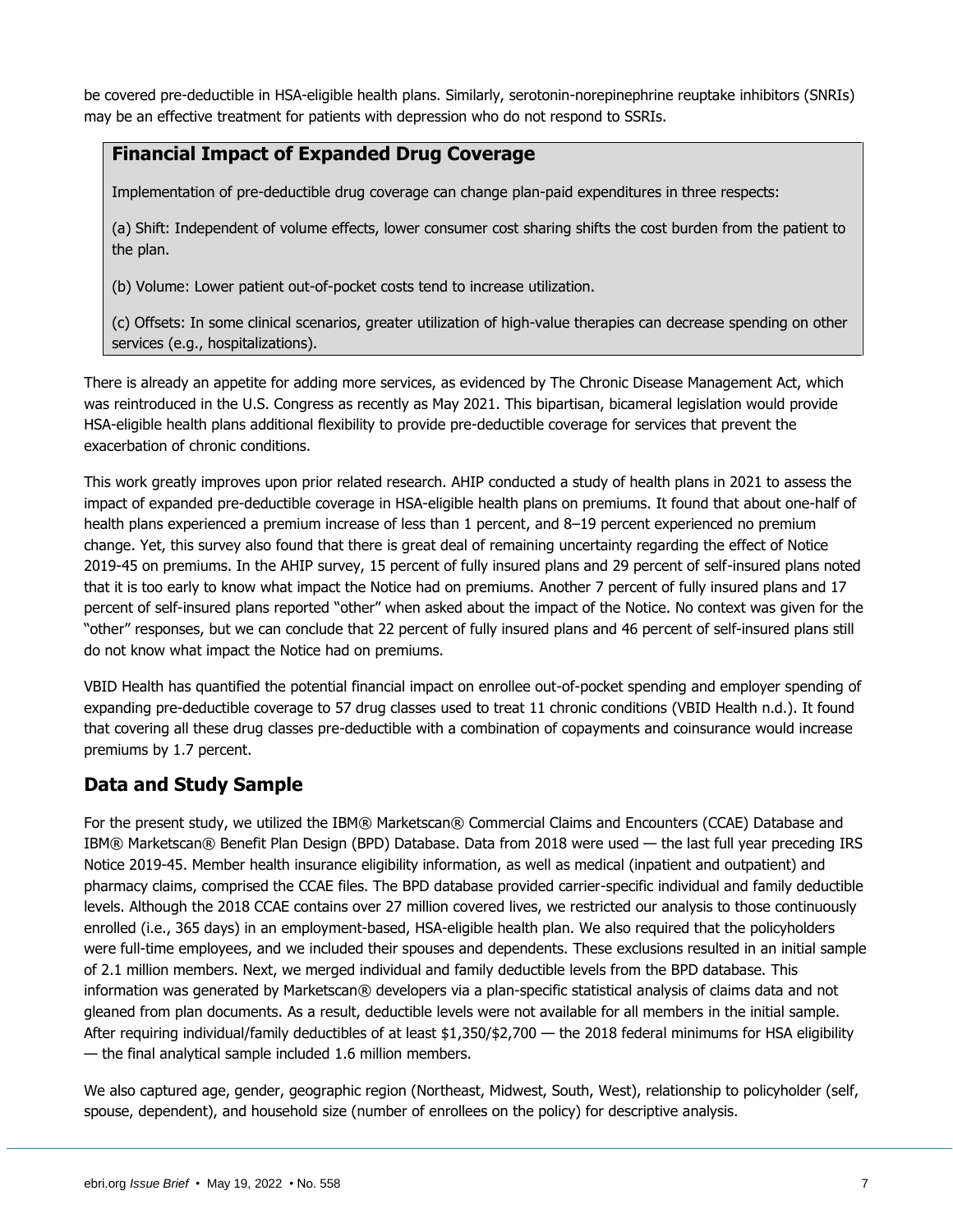## <span id="page-7-0"></span>**Methods**

#### <span id="page-7-1"></span>**Measurement of 14 Health Services**

IRS Notice 2019-45 lists 14 health services that may be afforded pre-deductible coverage in an HSA-eligible health plan, each with a required medical diagnosis. Seven are prescription drug therapeutic classes, with those being 1) antiresorptive therapy for osteoporosis and/or osteopenia; 2) angiotensin-converting enzyme (ACE) inhibitors for congestive heart failure, diabetes, and/or coronary artery disease; 3) beta blockers for congestive heart failure and/or coronary artery disease; 4) inhaled corticosteroids for asthma; 5) insulin and other glucose-lowering agents for diabetes; 6) selective serotonin reuptake inhibitors (SSRIs) for depression; and 7) statins for heart disease and/or diabetes. The remaining 7 health services consist of medical devices and diagnostic tests: 1) blood pressure monitor for hypertension; 2) peak flow meter for asthma; 3) glucometer for diabetes; 4) retinopathy screening for diabetes; 5) hemoglobin A1c testing for diabetes; 6) international normalized ratio (INR) testing for liver disease and/or bleeding disorders; and 7) low-density lipoprotein (LDL) testing for heart disease.

Using prescription drug and medical claims data on all individuals in the final analytical sample, we flagged each of the 14 services using the codes listed in Appendix Figure 2. Patients were classified with a disease if they had at least one inpatient or two outpatient (on different dates) claims during the year (using ICD10 codes). The prescription drug therapeutic classes were identified using the AHFS.<sup>11</sup> The medical devices and diagnostic tests were categorized using HCPCS<sup>12</sup> and CPT<sup>13</sup> codes. It is worth noting that IRS Notice 2019-45 is not particularly precise in its specification of the 14 services. Thus, we adopted a relatively broad interpretation of the list. For example, we included associated parts and supplies for the medical supplies (e.g., test strips for glucometers).

#### <span id="page-7-2"></span>**Impact Analysis of Pre-Deductible Coverage**

To estimate the impact of pre-deductible coverage for the 14 services, we first summed the following fields from all flagged claims: deductible, coinsurance, copayment, plan paid amount, and total allowed amount. These aggregate figures were divided by the total sample size to derive mean values. The average annual deductible amount (per covered life) for the 14 services represents the expected cost that will be shifted from the member to the plan sponsor because of the forgone member cost share in the form of deductible contributions. In this case, we assume that the employer provides first-dollar coverage for the 14 services throughout the year. We make this assumption because it is unlikely that an employer will provide pre-deductible coverage with no cost sharing and then impose cost sharing once an enrollee meets his or her deductible. In prior work, we found that the majority of employers imposed some form of cost sharing in lieu of a deductible, ranging from 60 percent to 75 percent, depending on the service (Fronstin and Fendrick 2021).

When enrollees face reductions in cost sharing for health care, they are likely to increase utilization. Nonusers may decide to initiate use of health care (i.e., the extensive margin) and existing users may increase their level of utilization (i.e., the intensive margin). To model this scenario, we repeated the analysis described above but included a utilizationincrease assumption. Using the often cited -0.2 elasticity of demand estimate for outpatient medical care from the RAND Health Insurance Experiment (Newhouse 1993), we assumed a 20 percent increase in utilization for the 14 services in this scenario.

Next, we assumed that employers imposed some form of cost sharing on the 14 services. This cost sharing is imposed regardless of whether an enrollee meets his or her deductible. In prior work, we found that between 48 percent and 63 percent of employers require a copayment from employees, depending on the health care service (Fronstin and Fendrick 2021). The percentage of employers requiring coinsurance for the 14 health care services ranged from 4 percent to 19 percent.

Finally, we considered the same four scenarios under which plan sponsors do not require the associated diagnoses for the 14 services listed in the IRS Notice. Given that pharmacy claims data do not contain diagnosis information, and specific medical services do not always list relevant diagnosis codes, plan sponsors may want to avoid the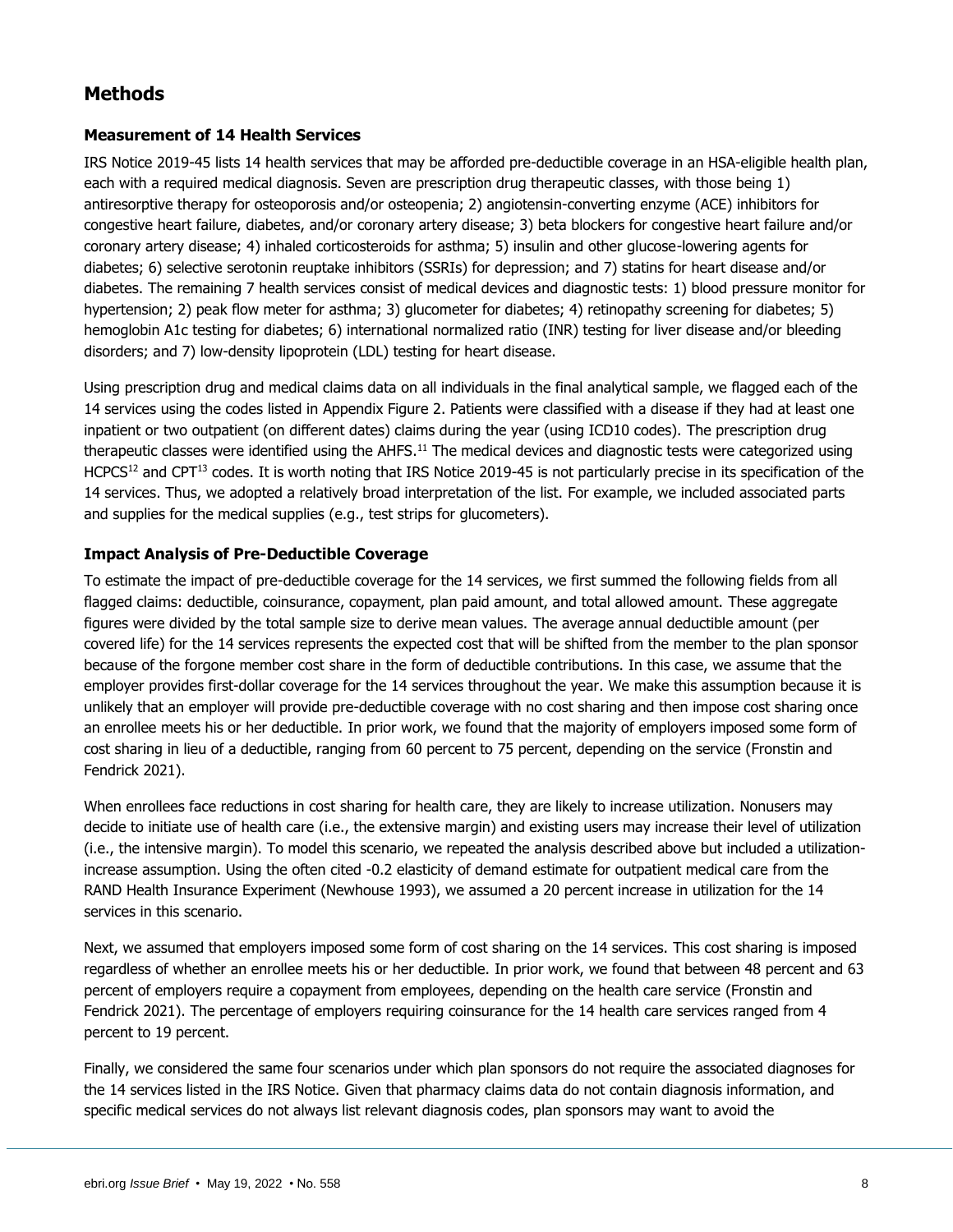administrative burden that would be necessary to confirm the presence of the chronic conditions. Thus, we repeated all previously described scenarios with the diagnosis requirements relaxed.

In all the scenarios, we assumed that the forgone deductible payments will be recoverable when other health services become subject to the deductible. For this scenario, we summed the deductible fields from all claims for individuals and families (i.e., household size>1). If either the total individual or total family deductible paid was equal to or greater than that dictated by the benefit design, then we flagged the member as having met the deductible. Next, we captured the amount of (non-14 services) spend (i.e., total allowed amount) in excess of the deductible level among users of the 14 services. We assumed the maximum potential deductible recoupment would equal the mean of this overspending measure — not to exceed the mean lost deductible amount. The actual average recoupment amount would be lower than this assumption if the other services now subject to the deductible would have otherwise had copayments or coinsurance.

## <span id="page-8-0"></span>**Results**

The impact on premiums of expanding pre-deductible coverage for 14 services in HSA-eligible health plans as allowed in IRS Notice 2019-45 is summarized in Figure 3. In general, the effects vary in several ways but are relatively small, regardless. The estimated premium increases range from virtually nothing to 1.5 percent.

Premiums increase the least (0.03 percent) in the following circumstance:

- Employers impose coinsurance.
- Enrollees are diagnosed with the requisite conditions.
- Use of health care services does not increase because of lower cost sharing.

If employers choose to not impose any cost sharing, premiums increase 0.3 percent.



Source: Employee Benefit Research Institute estimates based on administrative enrollment and claims data.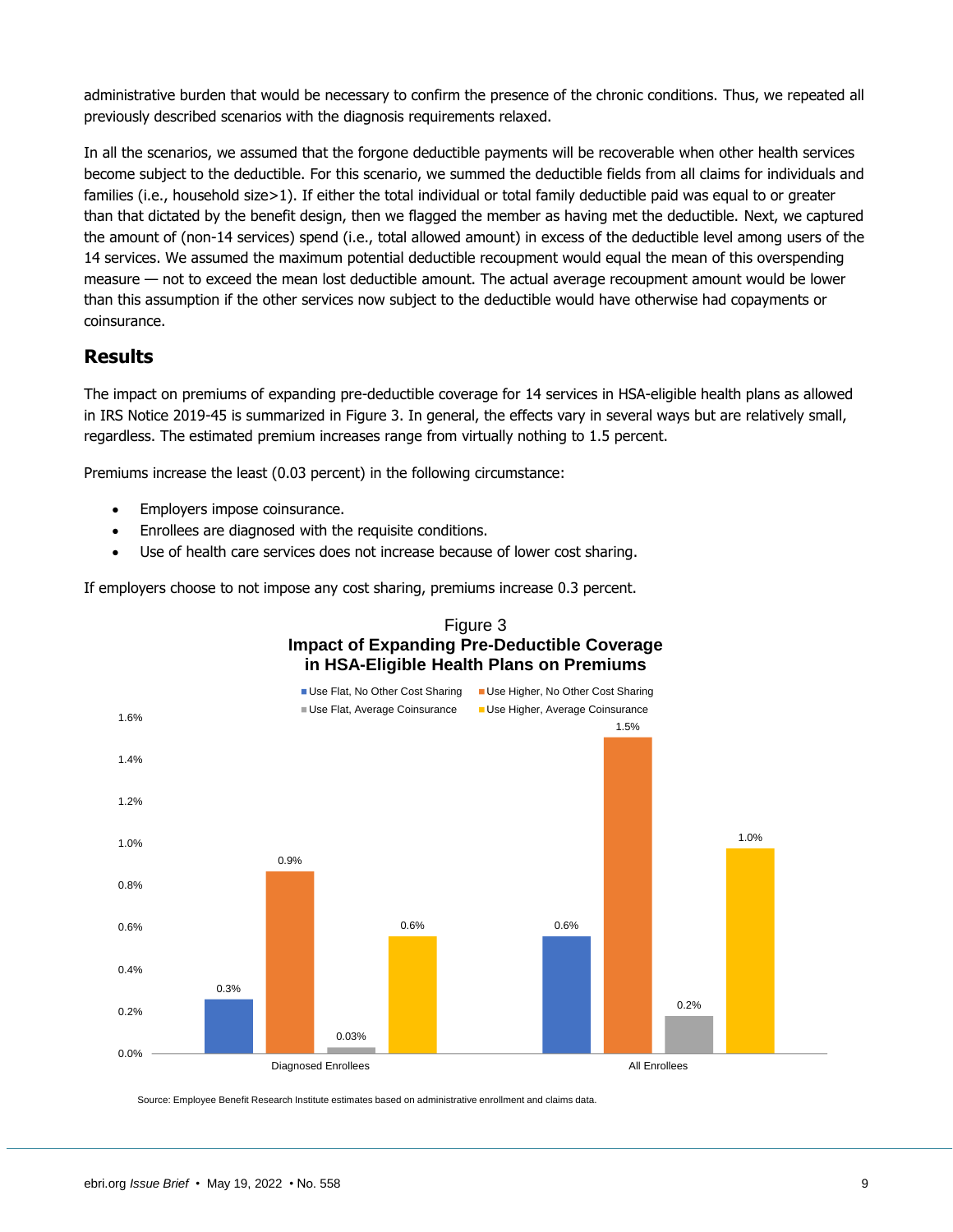Eliminating deductibles can induce enrollees to use more health care. This may occur in two ways. Enrollees who were not receiving any of the 14 health care services specified in IRS 2019-45 may start to use those services (this is known as the extensive margin). And among those using health care services, they may increase the amount they are using (this is known as the intensive margin). As an example, enrollees with diabetes may have filled some prescriptions for insulin but not enough to be adherent to their medication regimen when insulin was subject to a deductible. When insulin was covered pre-deductible, enrollees may have become adherent to the recommended medication regimen. When we assume a 20 percent increase in utilization, premiums increase 0.6 percent when coinsurance is imposed instead of a deductible. Premiums increase 0.9 percent when the 20 percent increase in use is not subject to any cost sharing.

The IRS notice specifies that pre-deductible coverage is only allowed for enrollees who have been diagnosed with the associated chronic condition specified in the notice, as shown in Figure 4. All the premium effect estimates presented so far assume that the diagnosis associated with the chronic condition exists in the patient medical claims. It is reasonable to assume that enrollees with claims for insulin have been diagnosed with diabetes. However, a claim for LDL testing cannot be assumed to be limited to people with heart disease, and diagnosis codes do not appear on every claim. Therefore, employers and health plans may err on the side of covering all LDL testing as it may be more costly to try to determine which claims for LDL testing are related to enrollees with heart disease. If we relax the diagnosis requirements, premiums increase between 0.2 percent and 1.5 percent.



Figure 4 **Prevalence of Diagnoses Pertaining to IRS Notice 2019-45**

Source: Employee Benefit Research Institute estimates based on administrative enrollment and claims data.

## <span id="page-9-0"></span>**Discussion**

Our findings are consistent with related research in this area. AHIP conducted a study of health plans in 2021 to assess the impact of expanded pre-deductible coverage in HSA-eligible health plans on premiums. Thirty-six health plans responded to the survey. The survey found that about one-half of health plans (56 percent among fully insured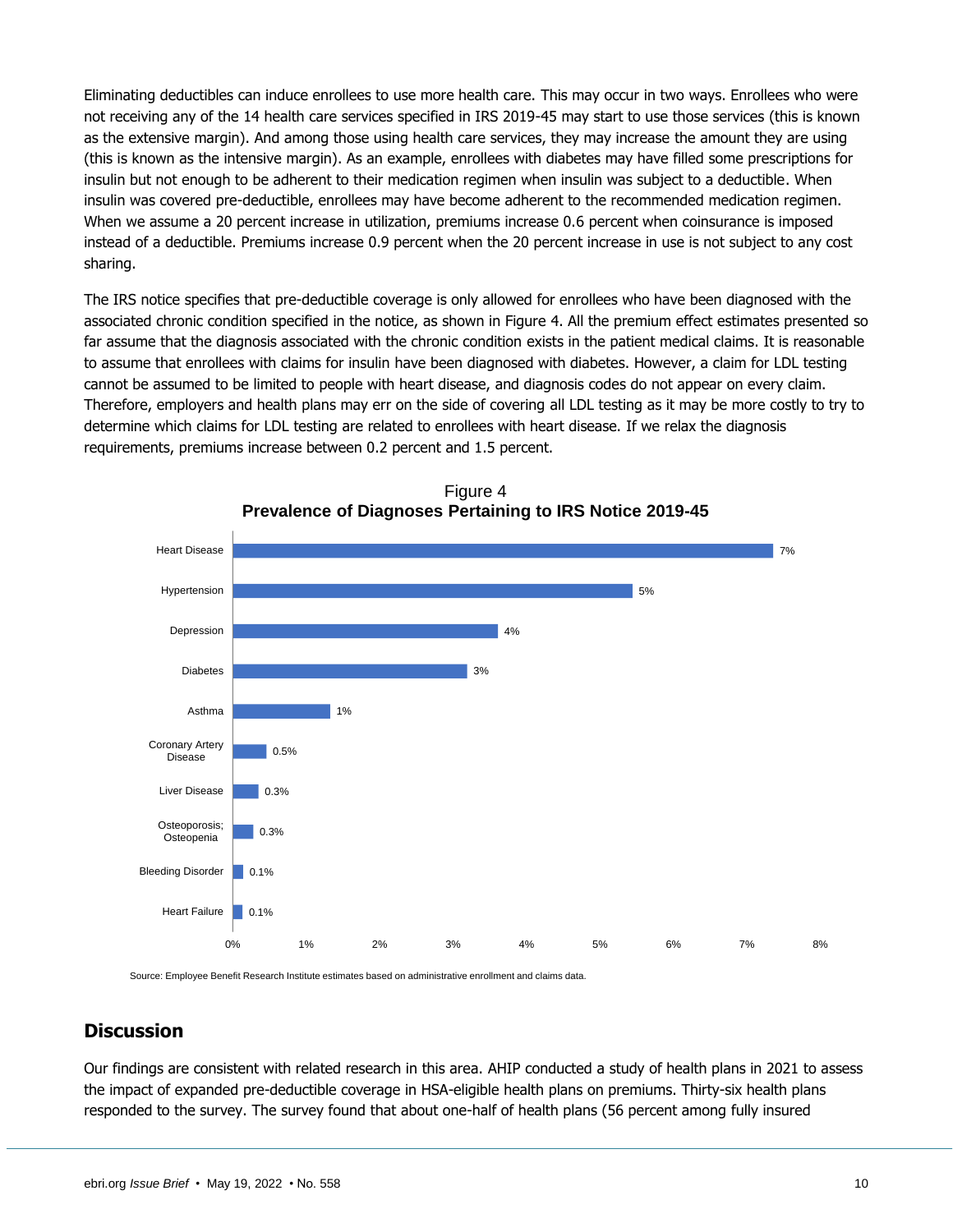products and 46 percent among self-insured products) experienced a premium increase of less than 1 percent, and 8 percent of self-insured products and 19 percent of fully insured products experienced no premium change.

There are several factors that can explain the small increase in premiums.

The percentage of enrollees with any of the seven diagnoses mentioned in the IRS is notice is low. As a result, use of the 14 services allowed to be covered pre-deductible is also relatively low in most cases. The percentage of the population filling a prescription in the seven drug classes ranges from 1.7 percent to 8.7 percent, and the percentage using any of the seven medical services ranges from 0.02 percent to 28.3 percent (Figure 5). Among those using services, the average quantity of services used is relatively low as well. It is important to note that these estimates are for the entire population, regardless of whether a diagnosis was present. Use is slightly lower when restricting claims to only those enrollees with a diagnosis, because most enrollees will not use the services listed in the IRS notice if they are not diagnosed with a related condition. However, notable exceptions are HbA1C (hemoglobin A1c) and LDL testing, as those are used more in the general population.

| Figure 5                                                     |                                                                                                     |                                                                  |                                                                                                                                |                                                                                                    |  |
|--------------------------------------------------------------|-----------------------------------------------------------------------------------------------------|------------------------------------------------------------------|--------------------------------------------------------------------------------------------------------------------------------|----------------------------------------------------------------------------------------------------|--|
| Use of Health Care Services Pertaining to IRS Notice 2019-45 |                                                                                                     |                                                                  |                                                                                                                                |                                                                                                    |  |
|                                                              |                                                                                                     |                                                                  |                                                                                                                                |                                                                                                    |  |
| <b>Health Service</b>                                        | Percentage of<br><b>Enrolled</b><br><b>Population Using</b><br><b>Health Care</b><br><b>Service</b> | <b>Average Use</b><br><b>Among Enrolled</b><br><b>Population</b> | Percentage of<br>Enrolled<br><b>Population Using</b><br><b>Health Care</b><br><b>Service When</b><br>Diagnosis Is<br>Indicated | <b>Average Use</b><br><b>Among Enrolled</b><br><b>Population When</b><br>Diagnosis Is<br>Indicated |  |
| <b>Medications</b>                                           |                                                                                                     |                                                                  |                                                                                                                                |                                                                                                    |  |
| Antiresorptive therapy                                       | 1.7%                                                                                                | 7.1                                                              | 0.1%                                                                                                                           | 7.7                                                                                                |  |
| Angiotensin-converting enzyme (ACE) inhibitors               | 5.2%                                                                                                | 9.4                                                              | 1.3%                                                                                                                           | 9.7                                                                                                |  |
| Beta blockers                                                | 4.1%                                                                                                | 8.7                                                              | 0.4%                                                                                                                           | 9.8                                                                                                |  |
| Inhaled corticosteroids                                      | 8.7%                                                                                                | 2.7                                                              | 0.8%                                                                                                                           | 4.9                                                                                                |  |
| Insulin and other glucose-lowering agents                    | 3.8%                                                                                                | 14.3                                                             | 2.7%                                                                                                                           | 16.7                                                                                               |  |
| Selective serotonin reuptake inhibitors (SSRIs)              | 7.4%                                                                                                | 8.1                                                              | 1.8%                                                                                                                           | 8.0                                                                                                |  |
| <b>Statins</b>                                               | 7.5%                                                                                                | 9.3                                                              | 3.7%                                                                                                                           | 9.5                                                                                                |  |
| <b>Medical Services</b>                                      |                                                                                                     |                                                                  |                                                                                                                                |                                                                                                    |  |
| <b>Blood pressure monitor</b>                                | 0.02%                                                                                               | 1.2                                                              | 0.01%                                                                                                                          | 1.1                                                                                                |  |
| Peak flow meter                                              | 0.12%                                                                                               | 1.5                                                              | 0.04%                                                                                                                          | 1.7                                                                                                |  |
| Glucometer                                                   | 0.1%                                                                                                | 3.2                                                              | 0.1%                                                                                                                           | 3.7                                                                                                |  |
| <b>Retinopathy screening</b>                                 | 2.2%                                                                                                | 1.8                                                              | 0.5%                                                                                                                           | 2.5                                                                                                |  |
| Hemoglobin A1c (HbA1C) testing                               | 13.3%                                                                                               | 1.4                                                              | 2.9%                                                                                                                           | 2.3                                                                                                |  |
| International normalized ratio (INR) testing                 | 2.2%                                                                                                | 2.4                                                              | 0.2%                                                                                                                           | 4.6                                                                                                |  |
| Low-density lipoprotein (LDL) testing                        | 28.3%                                                                                               | 1.3                                                              | 5.3%                                                                                                                           | 1.6                                                                                                |  |
|                                                              |                                                                                                     |                                                                  |                                                                                                                                |                                                                                                    |  |

Source: Employee Benefit Research Institute estimates based on administrative enrollment and claims data.

While the IRS notice specifies that pre-deductible coverage is only allowed for enrollees who have been diagnosed with the associated chronic condition specified in the notice, it may be impractical for health plans to follow this rule. One of the issues is that diagnoses do not always appear on medical claims, and prescription drug claims do not have diagnosis fields at all. Claims may be denied only to be appealed later, with the appeal resulting in a reversal of the denial when the enrollee provides documentation of the diagnosis. Employers and health plans might try to avoid such an administrative cost burden as it appears that only 2 of the 14 services (HbA1C and LDL testing) are provided to the population more generally. Alternatively, health plans may choose to cover the 14 services where it is safe to assume that an enrollee receiving the service has a related diagnosis (i.e., insulin for diabetes).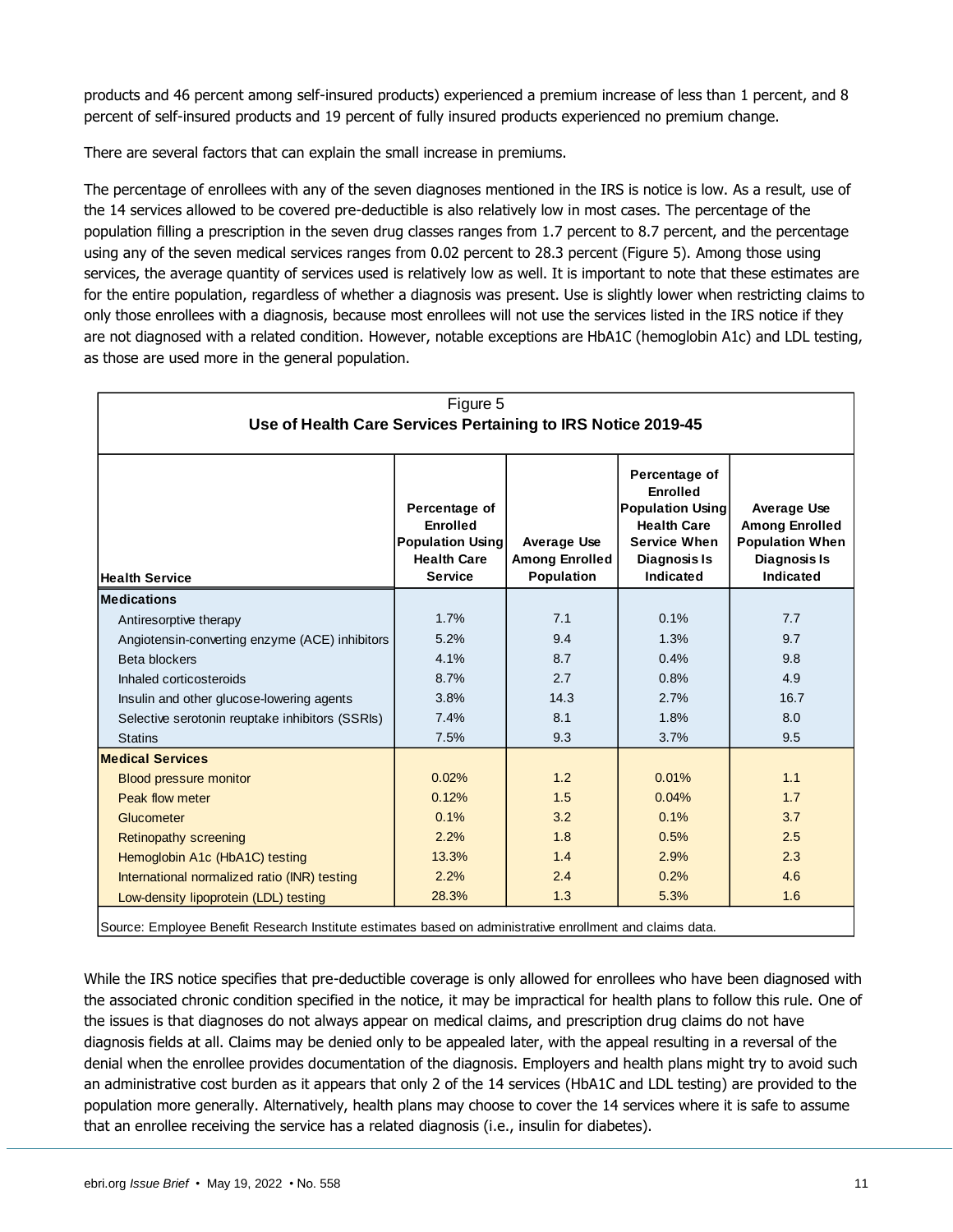The cost for nearly all the 14 services allowed to be covered pre-deductible is relatively low when spread across the entire population. The cost is less than \$1 per enrollee for antiresorptive therapy, ACE inhibitors, beta blockers, blood pressure monitors, peak flow meters, glucometers, and INR testing (Figure 6). SSRIs, retinopathy screening, HbA1c testing, and LDL testing are between \$1 and \$2 per enrollee per year. Even on an annual basis, a number of these medications and services are low cost among enrollees diagnosed with related chronic conditions. For example, on an annual basis, LDL testing is \$34, ACE inhibitors cost \$37, peak flow meters cost \$38, and HbA1c testing costs \$38. The cost of insulin and other glucose-lowering agents accounts for the greatest percentage of total spending — 2 percent, and over \$3,600 on an annual basis among enrollees diagnosed with diabetes.

|                                                                           | Figure 6                        |                                               |                                                          |
|---------------------------------------------------------------------------|---------------------------------|-----------------------------------------------|----------------------------------------------------------|
| Average Spending on Health Care Services Pertaining to IRS Notice 2019-45 |                                 |                                               |                                                          |
| <b>Health Service</b>                                                     | Spending per<br><b>Enrollee</b> | <b>Proportion of</b><br><b>Total Spending</b> | Spending per<br><b>Enrollee With</b><br><b>Diagnosis</b> |
| <b>Medications</b>                                                        |                                 |                                               |                                                          |
| Antiresorptive therapy                                                    | \$0.68                          | 0.01%                                         | \$634                                                    |
| Angiotensin-converting enzyme (ACE) inhibitors                            | \$0.50                          | 0.01%                                         | \$37                                                     |
| <b>Beta blockers</b>                                                      | \$0.49                          | 0.01%                                         | \$126                                                    |
| Inhaled corticosteroids                                                   | \$7.25                          | 0.1%                                          | \$960                                                    |
| Insulin and other glucose-lowering agents                                 | \$98.33                         | 2%                                            | \$3,627                                                  |
| Selective serotonin reuptake inhibitors (SSRIs)                           | \$1.85                          | 0.04%                                         | \$104                                                    |
| <b>Statins</b>                                                            | \$4.65                          | 0.1%                                          | \$126                                                    |
| <b>Medical Services</b>                                                   |                                 |                                               |                                                          |
| <b>Blood pressure monitor</b>                                             | \$0,004                         | $0.0001\%$                                    | \$71                                                     |
| Peak flow meter                                                           | \$0.01                          | 0.0003%                                       | \$38                                                     |
| <b>Glucometer</b>                                                         | \$0.40                          | 0.01%                                         | \$310                                                    |
| <b>Retinopathy screening</b>                                              | \$1.23                          | 0.02%                                         | \$262                                                    |
| Hemoglobin A1c (HbA1C) testing                                            | \$1.12                          | 0.02%                                         | \$38                                                     |
| International normalized ratio (INR) testing                              | \$0.16                          | 0.003%                                        | \$82                                                     |
| Low-density lipoprotein (LDL) testing                                     | \$1.78                          | 0.04%                                         | \$34                                                     |
| Total                                                                     | \$4,947.28                      |                                               |                                                          |

Source: Employee Benefit Research Institute estimates based on administrative enrollment and claims data.

Overall, 8 percent of enrollees with individual coverage met their deductible, and 7 percent with family coverage did so. The percentage of users of the 14 health care services listed in the IRS notice meeting their deductible was much higher. Depending on the health care service, the percentage of users meeting their deductible ranged from 17 percent for LDL testing users to 41 percent for those receiving a blood pressure monitor (Figure 7). Among those users with a related diagnosis, the percentage reaching their deductible was even higher — ranging from 25 percent to 46 percent. Our finding that premiums increased very little due to the expansion of pre-deductible coverage is related to the relatively high percentage of users of the 14 services meeting their deductible. Users of these 14 health care services are generally high users of health more generally because of their health conditions. As a result, even when coverage for services is provided pre-deductible, these users are likely to continue to meet their deductible. Services that would otherwise be subject to copayments or coinsurance once deductibles are met will be subject to the deductible when other services are no longer subject to the deductible.

Diagnosed users of the 14 health care services listed in the IRS notice are likely to continue to meet their deductible. The relatively high use of health care services in this population amounts to an average of \$16,900 in spending per year. To understand how cost sharing might change for these users and their employers, consider the examples in Figure 8. For all the examples, we assume that there is a \$3,000 deductible and 10 percent coinsurance above the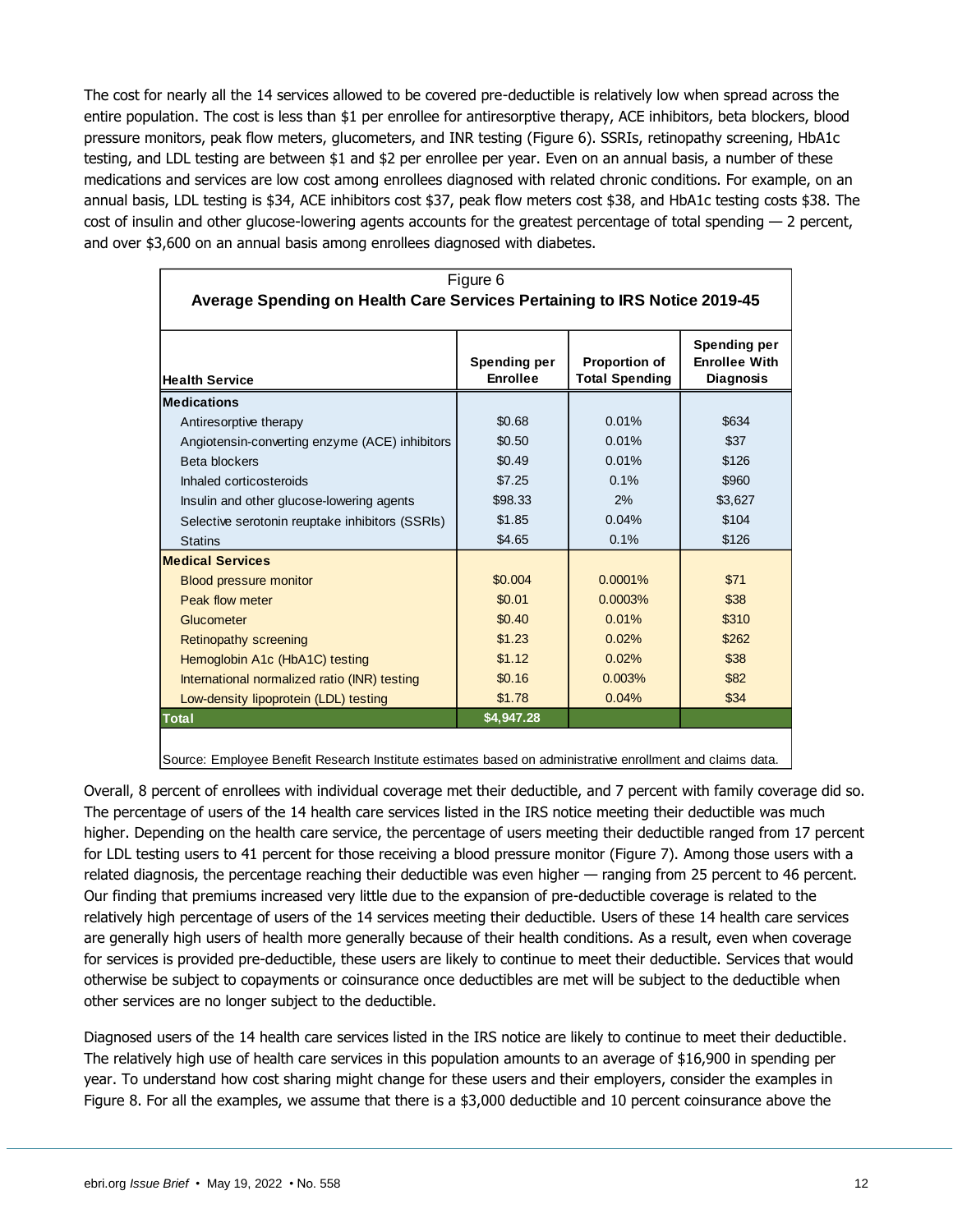deductible until the out-of-pocket maximum is reached. We also assume that the enrollee has employee-only coverage to simplify the example.

| Figure 7<br>Percentage of Users of Health Care Services Meeting Deductible |                                                                                              |                                                                                                                               |  |
|----------------------------------------------------------------------------|----------------------------------------------------------------------------------------------|-------------------------------------------------------------------------------------------------------------------------------|--|
| <b>Health Service</b>                                                      | <b>Percentage of Users</b><br>of Health Care<br><b>Services Meeting</b><br><b>Deductible</b> | <b>Percentage of Users</b><br>of Health Care<br><b>Services With Related</b><br><b>Diagnosis Meeting</b><br><b>Deductible</b> |  |
| <b>Medications</b>                                                         |                                                                                              |                                                                                                                               |  |
| Antiresorptive therapy                                                     | 28%                                                                                          | 30%                                                                                                                           |  |
| Angiotensin-converting enzyme (ACE) inhibitors                             | 19%                                                                                          | 25%                                                                                                                           |  |
| Beta blockers                                                              | 25%                                                                                          | 37%                                                                                                                           |  |
| Inhaled corticosteroids                                                    | 21%                                                                                          | 29%                                                                                                                           |  |
| Insulin and other glucose-lowering agents                                  | 24%                                                                                          | 26%                                                                                                                           |  |
| Selective serotonin reuptake inhibitors (SSRIs)                            | 23%                                                                                          | 30%                                                                                                                           |  |
| <b>Statins</b>                                                             | 20%                                                                                          | 26%                                                                                                                           |  |
| <b>Medical Services</b>                                                    |                                                                                              |                                                                                                                               |  |
| <b>Blood pressure monitor</b>                                              | 41%                                                                                          | 46%                                                                                                                           |  |
| Peak flow meter                                                            | 21%                                                                                          | 27%                                                                                                                           |  |
| Glucometer                                                                 | 34%                                                                                          | 33%                                                                                                                           |  |
| <b>Retinopathy screening</b>                                               | 22%                                                                                          | 28%                                                                                                                           |  |
| Hemoglobin A1c (HbA1C) testing                                             | 20%                                                                                          | 25%                                                                                                                           |  |
| International normalized ratio (INR) testing                               | 39%                                                                                          | 42%                                                                                                                           |  |
| Low-density lipoprotein (LDL) testing                                      | 17%                                                                                          | 25%                                                                                                                           |  |

# Figure 8 **Impact of Adding Pre-Deductible Coverage on Cost Sharing for Employee-Only Coverage**

|                                                                                                           | <b>No Services</b><br><b>Covered Pre-</b><br><b>Deductible</b> | <b>Insulin and Other</b><br>Glucose-<br><b>Lowering Agents</b><br><b>Covered Pre-</b><br>Deductible for<br><b>Diabetics</b> | Inhaled<br>Cortisteroid<br><b>Covered Pre-</b><br>Deductible for<br><b>Asthmatics</b> | <b>Selective</b><br>Serotonin<br>Reuptake<br><b>Inhibitors (SSRIs)</b><br>for Depression |
|-----------------------------------------------------------------------------------------------------------|----------------------------------------------------------------|-----------------------------------------------------------------------------------------------------------------------------|---------------------------------------------------------------------------------------|------------------------------------------------------------------------------------------|
| <b>Plan Design</b>                                                                                        |                                                                |                                                                                                                             |                                                                                       |                                                                                          |
| Deductible                                                                                                | \$3,000                                                        | \$3,000                                                                                                                     | \$3,000                                                                               | \$3,000                                                                                  |
| Coinsurance                                                                                               | 10%                                                            | 10%                                                                                                                         | 10%                                                                                   | 10%                                                                                      |
| <b>Total Spending</b>                                                                                     | \$16,900                                                       | \$16,900                                                                                                                    | \$16,900                                                                              | \$16,900                                                                                 |
| Pre-deductible coverage                                                                                   | \$0                                                            | \$3,600                                                                                                                     | \$1,000                                                                               | \$100                                                                                    |
| <b>Deductible</b>                                                                                         | \$3,000                                                        | \$3,000                                                                                                                     | \$3,000                                                                               | \$3,000                                                                                  |
| Coinsurance                                                                                               | \$1,390                                                        | \$1,030                                                                                                                     | \$1,290                                                                               | \$1,380                                                                                  |
| Total Out-of-Pocket (OOP)                                                                                 | \$4,390                                                        | \$4,030                                                                                                                     | \$4,290                                                                               | \$4,380                                                                                  |
| Change in OOP                                                                                             |                                                                | $-$360$                                                                                                                     | $-$100$                                                                               | $-$10$                                                                                   |
| % of Sample With Condition                                                                                |                                                                | 3%                                                                                                                          | 1%                                                                                    | 4%                                                                                       |
| <b>Cost Share Shift as a</b><br><b>Percentage of Total Spend</b>                                          |                                                                | 0.2%                                                                                                                        | 0.02%                                                                                 | 0.01%                                                                                    |
| Source: Employee Benefit Research Institute estimates based on administrative enrollment and claims data. |                                                                |                                                                                                                             |                                                                                       |                                                                                          |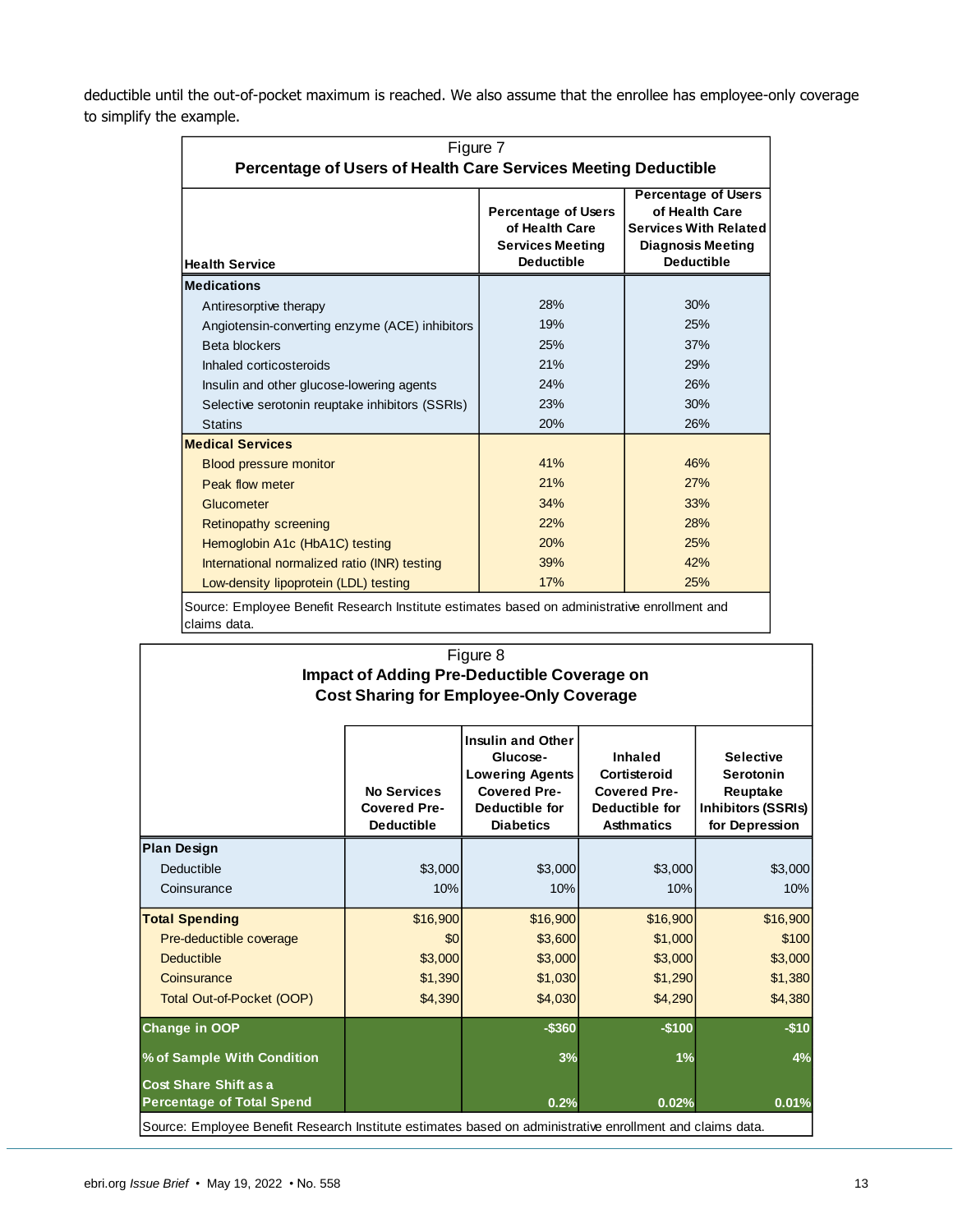When there is no pre-deductible coverage, an enrollee using \$16,900 in health care services reaches his or her \$3,000 deductible and incurs 10 percent coinsurance on the \$13,900 in health care services used above the deductible, or \$1,390. As a result, total out-of-pocket spending is \$4,390.

Now let's assume that only insulin was covered on a pre-deductible basis. The average allowed amount for insulin is about \$3,600. Assuming that insulin is not subject to any copayments or coinsurance, the enrollee would be covered for \$3,600 in insulin. They would then meet their \$3,000 deductible. After the deductible is met, \$10,300 in health care spending is subject to coinsurance, resulting in \$1,030 paid toward coinsurance and \$4,030 paid out-of-pocket in total. Cost sharing falls by \$360 or 0.2 percent. In other words, employer costs increase by 0.2 percent.

Employers could easily recoup the cost sharing by imposing a pre-deductible copayment or coinsurance on insulin. To recoup \$360, employers could require a \$20/fill copayment, assuming insulin is refilled once per month. The \$20 copayment would be less than the \$35/month cap on out-of-pocket spending that was recently included in the Affordable Insulin Now Act passed by the U.S. House of Representatives.

Insulin and other glucose-lowering agents are the costliest of the 14 services that can be covered pre-deductible in the IRS notice. Hence, if other services were covered on a pre-deductible basis with no cost sharing, the change in cost sharing and subsequent impact on employer costs would be minimal. For example, enrollee cost sharing would fall by \$100/year for inhaled corticosteroids and \$10 for SSRIs. These represent 0.02 percent and 0.01 percent of employer health spending, respectively.

#### **Congressional Efforts to Further Expand Pre-Deductible Coverage**

Building on the momentum of Executive Order 13877 and IRS Notice 2019-45, Senators John Thune (R-SD) and Tom Carper (D-DE) introduced the Chronic Disease Management Act of 2019 in the Senate (S. 1948), followed by the introduction of the companion bill in the House of Representatives (H.R. 3709) by Representatives Earl Blumenauer (D-OR) and Tom Reed (R-NY). This bipartisan, bicameral legislation would provide HSA-eligible health plans additional flexibility to provide coverage for services that manage chronic conditions prior to meeting the plan deductible. The bill was reintroduced in the Senate in January 2020 (S. 3200) and April 2021 (S. 1424) and in the House of Representatives in May 2021 (HR. 3563), building on the IRS guidance and previous versions to further increase pre-deductible coverage for chronic disease management.

## <span id="page-13-0"></span>**Conclusion**

In response to IRS Notice 2019-45, three-quarters of large employers offering HSA-eligible health plans expanded predeductible coverage for medications and services that prevent the exacerbation of chronic conditions. The impact on premiums of expanding pre-deductible coverage for 14 services in HSA-eligible health plans as allowed in IRS Notice 2019-45 is small. Premium increases range from virtually nothing to 1.5 percent. Employers can minimize the minor costs associated with expanding pre-deductible coverage by imposing common copayment levels or coinsurance to predeductible services.

Even in the absence of evidence that expanding pre-deductible coverage will increase premiums by only a small amount, employers were already reporting that they would add additional services on a pre-deductible basis if allowed by the IRS. There is bipartisan, bicameral legislation that has been introduced in the U.S. Congress which would provide additional flexibility to extend pre-deductible coverage to services that manage chronic conditions. Employers and policymakers have an appetite for more flexible plan designs or "smarter" deductibles because rising health care spending has created serious fiscal challenges.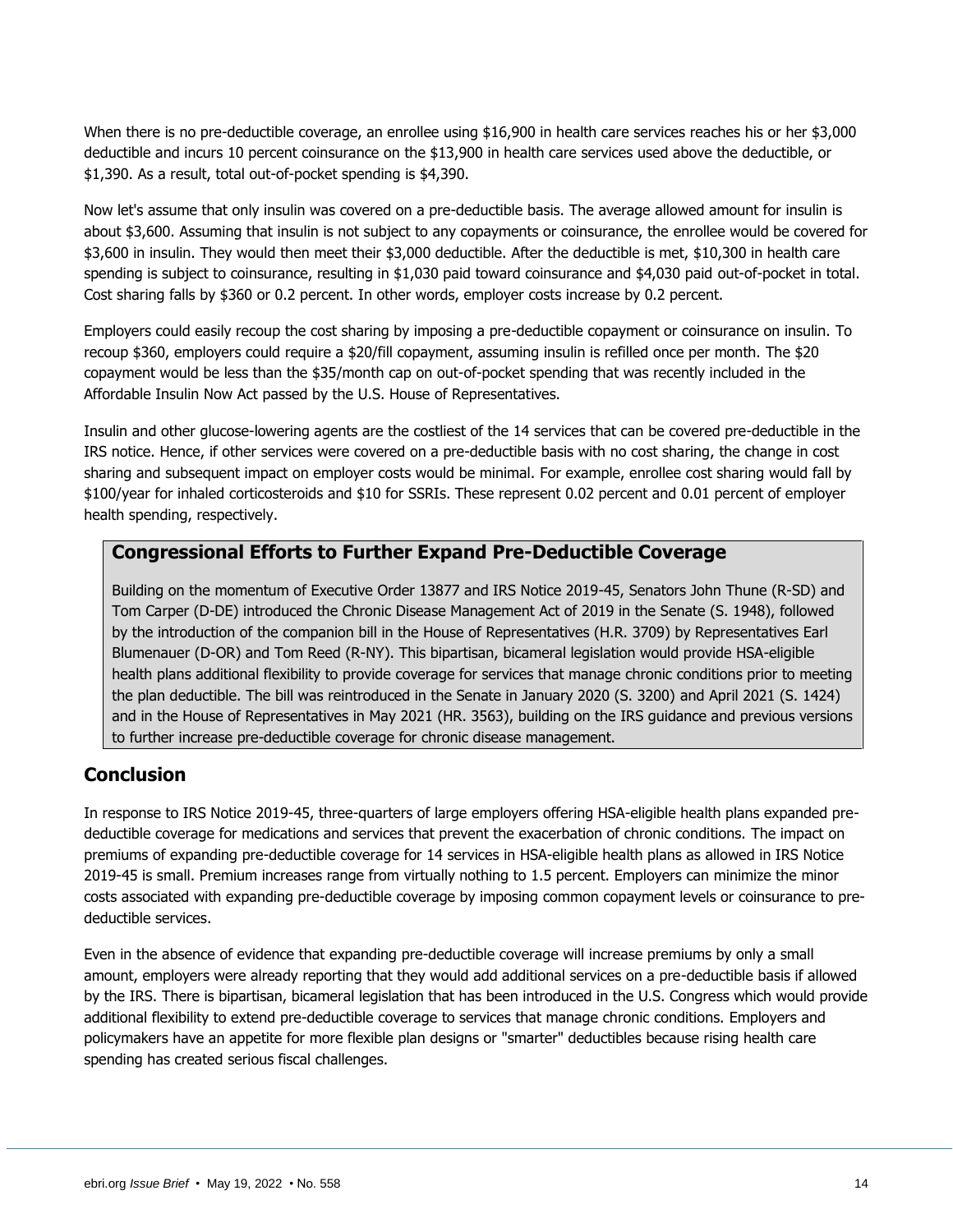## <span id="page-14-0"></span>**Appendix**

|                                  | Appendix Figure 1 |                   |                                 |                               |                        |                                                 |       |
|----------------------------------|-------------------|-------------------|---------------------------------|-------------------------------|------------------------|-------------------------------------------------|-------|
|                                  |                   |                   | Statutory HSA Limits, 2004-2022 |                               |                        |                                                 |       |
| Minimum Deductible<br>Individual |                   | Individual        | Maximum Contribution<br>Family  | Maximum Out-of-<br>Individual | Pocket Limit<br>Family | Per-Person<br>Catch-up<br>Contribution<br>Limit |       |
| 2004                             | \$1,000           | Family<br>\$2,000 | \$2,600                         | \$5,150                       | \$5,000                | \$10,000                                        | \$500 |
| 2005                             | 1,000             | 2,000             | 2,600                           | 5,150                         | 5,000                  | 10,000                                          | 600   |
| 2006                             | 1,050             | 2,100             | 2,700                           | 5,450                         | 5,250                  | 10,500                                          | 700   |
| 2007                             | 1,100             | 2,200             | 2,850                           | 5,650                         | 5,500                  | 11,000                                          | 800   |
| 2008                             | 1,100             | 2,200             | 2,900                           | 5,800                         | 5,600                  | 11,200                                          | 900   |
| 2009                             | 1,150             | 2,300             | 3,000                           | 5,950                         | 5,800                  | 11,600                                          | 1,000 |
| 2010                             | 1,200             | 2,400             | 3,050                           | 6,150                         | 5,950                  | 11,900                                          | 1,000 |
| 2011                             | 1,200             | 2,400             | 3,050                           | 6,150                         | 5,950                  | 11,900                                          | 1,000 |
| 2012                             | 1,200             | 2,400             | 3,100                           | 6,250                         | 6,050                  | 12,100                                          | 1,000 |
| 2013                             | 1,250             | 2,500             | 3,250                           | 6,450                         | 6,250                  | 12,500                                          | 1,000 |
| 2014                             | 1,250             | 2,500             | 3,300                           | 6,550                         | 6,350                  | 12,700                                          | 1,000 |
| 2015                             | 1,300             | 2,600             | 3,350                           | 6,650                         | 6,450                  | 12,900                                          | 1,000 |
| 2016                             | 1,300             | 2,600             | 3,350                           | 6,750                         | 6,550                  | 13,100                                          | 1,000 |
| 2017                             | 1,300             | 2,600             | 3,400                           | 6,750                         | 6,550                  | 13,100                                          | 1,000 |
| 2018                             | 1,350             | 2,700             | 3,450                           | 6,900                         | 6,650                  | 13,300                                          | 1,000 |
| 2019                             | 1,350             | 2,700             | 3,500                           | 7,000                         | 6,750                  | 13,500                                          | 1,000 |
| 2020                             | 1,400             | 2,800             | 3,550                           | 7,100                         | 6,900                  | 13,800                                          | 1,000 |
| 2021                             | 1,400             | 2,800             | 3,600                           | 7,200                         | 7,000                  | 14,000                                          | 1,000 |
| 2022                             | 1,400             | 2,800             | 3,650                           | 7,300                         | 7,050                  | 14,100                                          | 1,000 |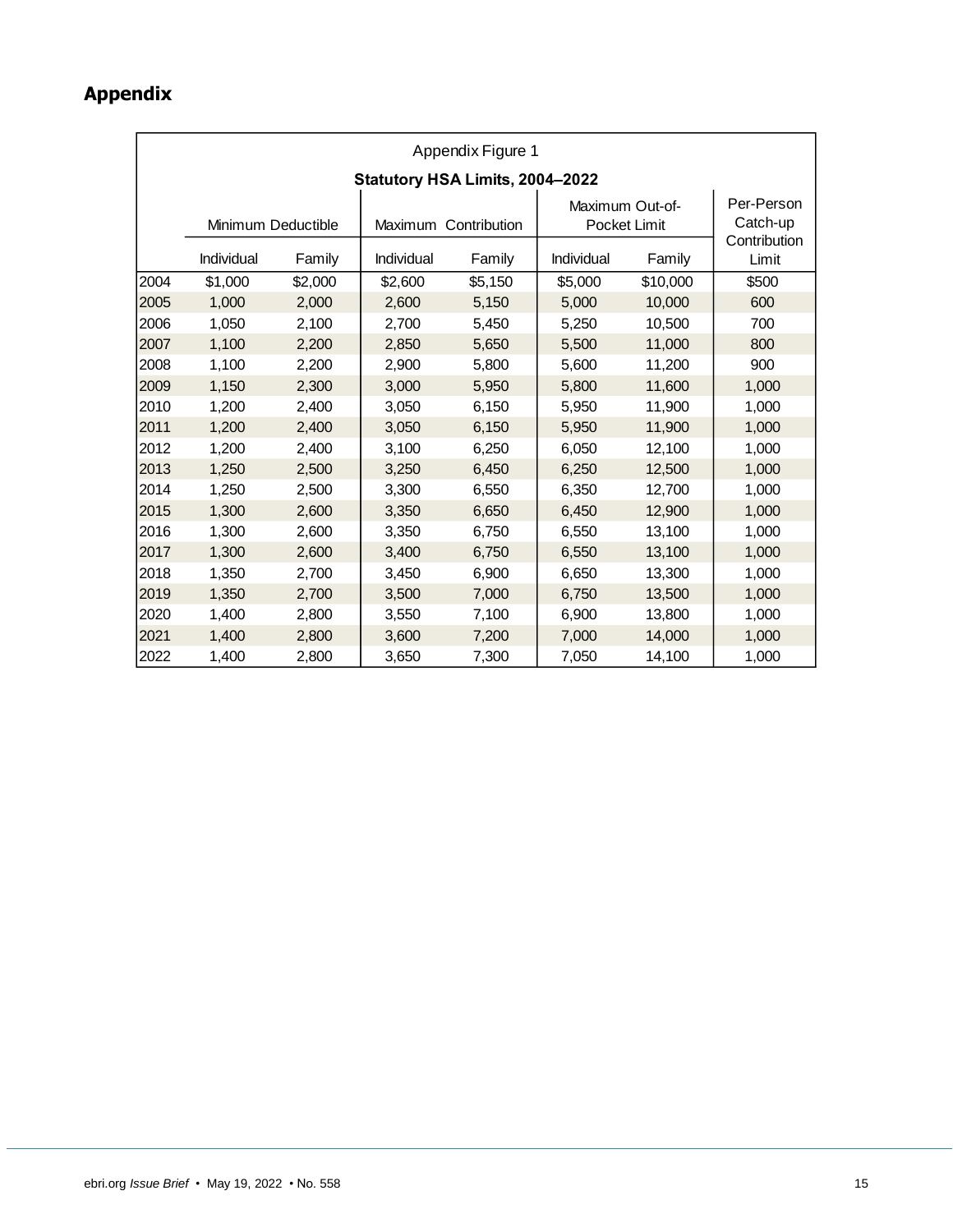| Appendix Figure 2                               |                                                                                                                                                                              |  |  |  |
|-------------------------------------------------|------------------------------------------------------------------------------------------------------------------------------------------------------------------------------|--|--|--|
|                                                 | <b>Coding of 14 Pharmacy and Medical Services</b>                                                                                                                            |  |  |  |
| <b>Chronic Conditions</b>                       | <b>ICD10 Codes</b>                                                                                                                                                           |  |  |  |
| Heart failure                                   | 109.81; 111.0; 113.0; 113.2; 150.xx                                                                                                                                          |  |  |  |
| Depression                                      | F31.3x-F31.6x; F31.75-F31.81; F32.xx-F32.7x; F32.9; F33.xx; F34.1;<br>F43.21; F43.23                                                                                         |  |  |  |
| Asthma                                          | J45.xx                                                                                                                                                                       |  |  |  |
| <b>Diabetes</b>                                 | E08.xx-E11.xx; E13.xx; O24.xx                                                                                                                                                |  |  |  |
| Coronary artery disease                         | I25.1x; I25.7x; I25.81-I25.84                                                                                                                                                |  |  |  |
| Hypertension                                    | H35.03x; I10.xx-I15.xx; I67.4; N26.2                                                                                                                                         |  |  |  |
| Osteoporosis; osteopenia                        | M80.xx; M81.xx; M85.8x; M85.9x                                                                                                                                               |  |  |  |
| Liver disease                                   | K70.xx-K77.xx                                                                                                                                                                |  |  |  |
| <b>Bleeding disorders</b>                       | D65.xx-D68.xx                                                                                                                                                                |  |  |  |
| Heart disease                                   | $100$ . xx- $199$ . xx                                                                                                                                                       |  |  |  |
| <b>Prescription Drugs</b>                       | <b>AHFS Therapeutic Classes</b>                                                                                                                                              |  |  |  |
| Antiresorptive therapy                          | 92:24:00                                                                                                                                                                     |  |  |  |
| Angiotensin-converting enzyme (ACE) inhibitors  | 24:08.44.04; 24:32.04                                                                                                                                                        |  |  |  |
| <b>Beta blockers</b>                            | 24:24; 24:08.08                                                                                                                                                              |  |  |  |
| Inhaled corticosteroids                         | 52:08.08; 48:10.08                                                                                                                                                           |  |  |  |
| Insulin and other glucose-lowering agents       | 68:20:00                                                                                                                                                                     |  |  |  |
| Selective serotonin reuptake inhibitors (SSRIs) | 28:16.04.20                                                                                                                                                                  |  |  |  |
| <b>Statins</b>                                  | 24:06.1                                                                                                                                                                      |  |  |  |
| <b>Devices</b>                                  | <b>HCPCS Codes</b>                                                                                                                                                           |  |  |  |
| Blood pressure monitor                          | A4660; A4663; A4670                                                                                                                                                          |  |  |  |
| Peak flow meter                                 | A4614; A4627; S8096; S8097; S8100; S8101; S8110                                                                                                                              |  |  |  |
| Glucometer                                      | A4233; A4234; A4235; A4236; A4245; A4253; A4256; A4257; A4258;<br>A4259; E0607; E0620; E2100; E2101                                                                          |  |  |  |
| <b>Procedures</b>                               | <b>CPT &amp; HCPCS Codes</b>                                                                                                                                                 |  |  |  |
| <b>Retinopathy screening</b>                    | 67028; 67030; 67031; 67036; 67039; 67040; 92134; 92227; 92228;<br>92229; 92230; 92235; 92240; 92250; 92260; 2022F; 2024F; 2026F;<br>2023F; 2025F; 2033F; S0620; S0621; S3000 |  |  |  |
| Hemoglobin A1c (HbA1C) testing                  | 83036; 83037                                                                                                                                                                 |  |  |  |
| International normalized ratio (INR) testing    | 85610; 85611; 93792; 93793; 99363; 99364; G0248; G0249; G0250                                                                                                                |  |  |  |
| Low-density lipoprotein (LDL) testing           | 80061; 82465; 83700; 83701; 83704; 83718; 83719; 83721; 83722                                                                                                                |  |  |  |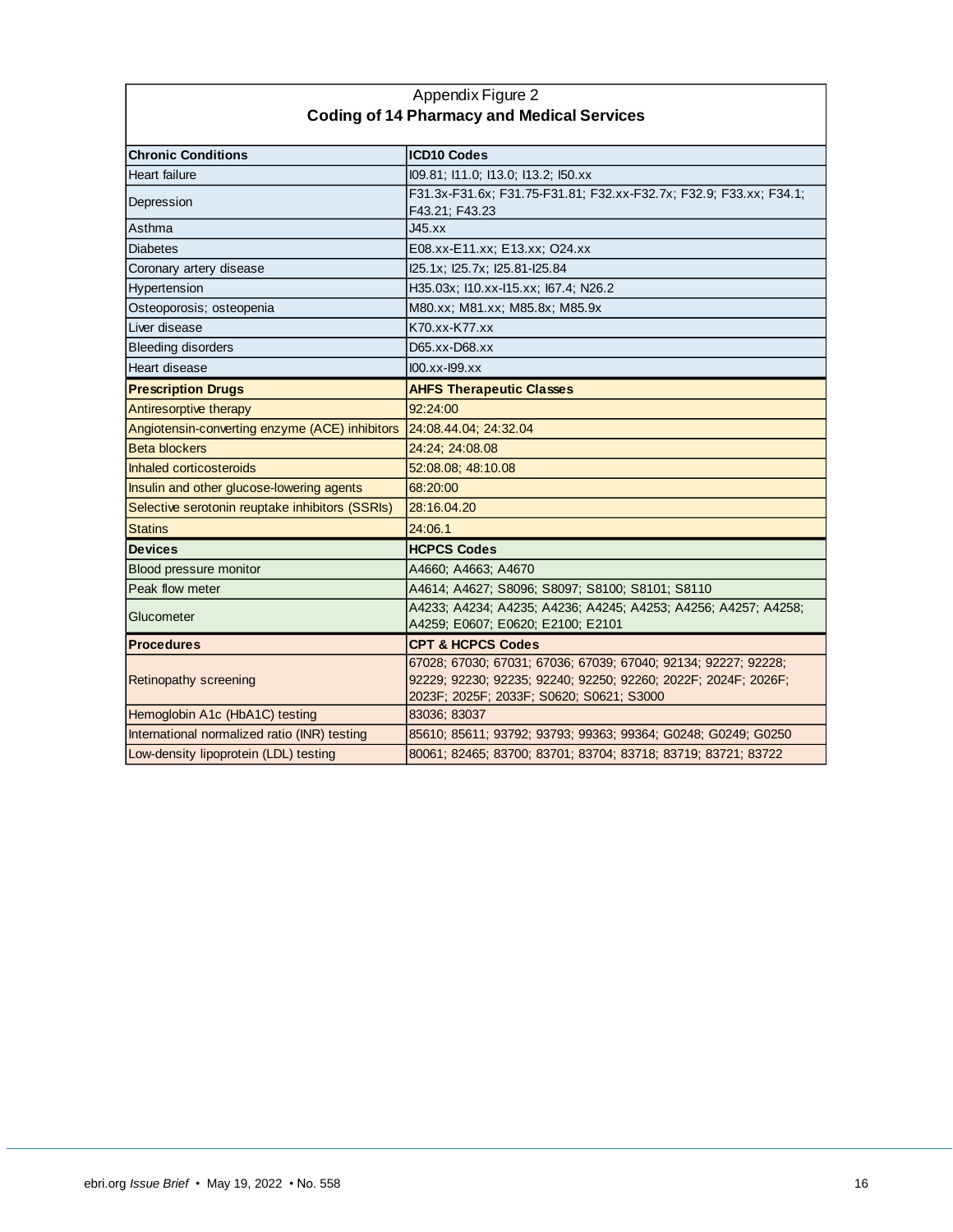## <span id="page-16-0"></span>**References**

- Agrawal, Rajender, Olena Mazurenko, and Nir Menachemi. 2017. "High-Deductible Health Plans Reduce Health Care Cost And Utilization, Including Use Of Needed Preventive Services." Health Affairs 36 (10): 1762-1768. doi:10.1377/hlthaff.2017.0610.
- Brot-Goldberg, Zarek C., Amitabh Chandra, Benjamin R. Handel, and Jonathan T. Kolstad. 2017. "What Does a Deductible Do? The Impact of Cost-Sharing on Health Care Prices, Quantities, and Spending Dynamics." The Quarterly Journal of Economics 132 (3): 1261-1318. http://www.nber.org/papers/w21632.pdf.
- Bundorf, M. Kate. 2012. "Consumer-Directed Health Plans: Do They Deliver?" Research Synthesis Report No. 24 (Robert Wood Johnson Foundation). http://www.rwjf.org/content/dam/farm/reports/reports/2012/rwjf402405.
- Chandra, Amitabh, Jonathan Gruber, and Robin McKnight. 2010. "Patient Cost-Sharing and Hospitalization Offsets in the Elderly." American Economic Review 100 (1): 192-213. doi:10.1257/aer.100.1.193.
- Chernew, Michael, Teresa B. Gibson, Kristina Yu-Isenberg, Michael C. Sokol, Allison B. Rosen, and A. Mark Fendrick. 2008. "Effects of Increased Patient Cost Sharing on Socioeconomic Disparities in Health Care." Journal of General Internal Medicine 23 (8): 1131-1136. doi:10.1007/s11606-008-0614-0.
- Collins, Sara R., Petra W. Rasmussen, Sophie Beutel, and Michelle M. Doty. 2015. The Problem of Underinsurance and How Rising Deductibles Will Make It Worse: Findings from the Commonwealth Fund Biennial Health Insurance Survey, 2014. New York, NY: The Commonwealth Fund. Accessed September 15, 2021. https://www.commonwealthfund.org/sites/default/files/documents/\_\_\_media\_files\_publications\_issue\_brief\_20 15\_may\_1817\_collins\_problem\_of\_underinsurance\_ib.pdf.
- Fronstin, Paul, and A. Mark Fendrick. 2021. "Employer Uptake of Pre-Deductible Coverage for Preventive Services in HSA-Eligible Health Plans." EBRI Issue Brief, no. 542 (Employee Benefit Research Institute).
- Fronstin, Paul, and M. Christopher Roebuck. 2020. "Managing Use of Health Care Services After People Satisfy Their Deductible: What Do Copayments and Coinsurance Do?" EBRI Issue Brief (Employee Benefit Research Institute).
- Fronstin, Paul, and M. Christopher Roebuck. 2019. "Do Accumulating HSA Balances Affect Use of Health Care Services and Spending?" EBRI Issue Brief, no. 482 (Employee Benefit Research Institute).
- Fronstin, Paul, and M. Christopher Roebuck. 2013. "Health Care Spending after Adopting a Full-Replacement, High-Deductible Health Plan With a Health Savings Account: A Five-Year Study." EBRI Issue Brief, no. 388 (Employee Benefit Research Institute).
- Fronstin, Paul, M. Christopher Roebuck, Jason Buxbaum, and A. Mark Fendrick. 2020. "Do People Choose Wisely After Satisfying Health Plan Deductibles? Evidence From the Use of Low-Value Health Care Services." EBRI Issue Brief, no. 516 (Employee Benefit Research Institute). https://www.ebri.org/docs/default-source/ebri-issuebrief/ebri\_ib\_516\_lowvalhealth-22oct20.pdf?sfvrsn=56693a2f\_6.
- Fronstin, Paul, Martin J. Sepúlveda, and M. Christopher Roebuck. 2013. "Medication Utilization and Adherence in a Health Savings Account-Eligible Plan." *American Journal of Managed Care* 19 (12): e400-e407.
- Goldman, Dana P., Geoffrey F. Joyce, and Yuhui Zheng. 2007. "Prescription Drug Cost Sharing: Associations With Medication and Medical Utilization and Spending and Health." JAMA 61-69. doi:10.1001/jama.298.1.61.
- Internal Revenue Service. 2013. "Preventive health services required under Public Health Service Act section 2713 and preventive care for purposes of Health Savings Accounts." Accessed September 15, 2021. https://www.irs.gov/pub/irs-drop/n-13-57.pdf.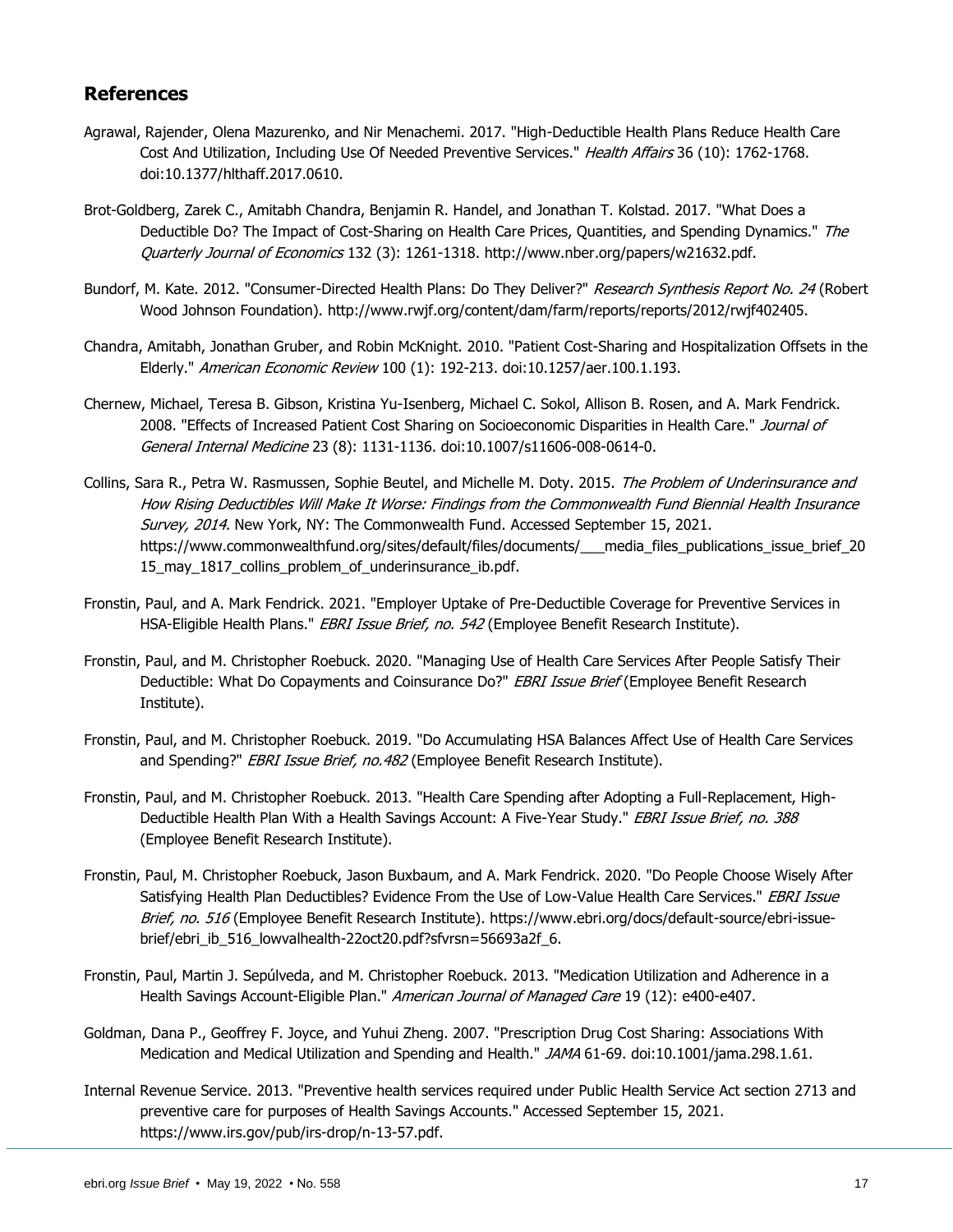- Internal Revenue Service. 2004. "Part III Administrative, Procedural, and Miscellaneous, Notice 2004-23." Accessed September 15, 2021. https://www.irs.gov/pub/irs-drop/n-04-23.pdf.
- Kaiser Family Foundation. 2015. Preventive Services Covered by Private Health Plans under the Affordable Care Act. Washington, DC: Kaiser Family Foundation. Accessed September 15, 2021. https://www.kff.org/healthreform/fact-sheet/preventive-services-covered-by-private-health-plans/.
- Lee, Joy L., Matthew L. Maciejewski, Shveta S. Raju, William H. Shrank, and Niteesh K. Choudhry. 2013. "Value-Based Insurance Design: Quality Improvement But No Cost Savings." Health Affairs 32 (7): 1251-1257. doi:10.1377/hlthaff.2012.0902.
- Trivedi, Amal N., Husein Moloo, and Vincent Mor. 2010. "Increased Ambulatory Care Copayments and Hospitalizations among the Elderly." New England Journal of Medicine 362 (4): 320-328. doi:10.1056/NEJMbetasa0904533.
- VBID Health. n.d. "Financial Impact of HSA-HDHP Reform to Improve Access to Chronic Disease Management Medications." Accessed April 7, 2022. https://vbidhealth.com/docs/HSA-HDHP-Reform-Brief.pdf.
- Wharam, J. Frank, Fang Zhang, Emma M. Eggleston, Christine Y. Lu, Stephen B. Soumerai, and Dennis Ross-Degnan. 2018. "Effect of High-Deductible Insurance on High-Acuity Outcomes in Diabetes: A Natural Experiment for Translation in Diabetes (NEXT-D) Study." *Diabetes Care* 41 (5): 940-948. doi:10.2337/dc17-1183.
- Wharam, J. Frank, Fang Zhang, Emma M. Eggleston, Christine Y. Lu, Stephen Soumerai, and Dennis Ross-Degnan. 2017. "Diabetes Outpatient Care and Acute Complications Before and After High-Deductible Insurance Enrollment: A Natural Experiment for Translation in Diabetes (NEXT-D) Study." JAMA Internal Medicine 177 (3): 358-368. doi:10.1001/jamainternmed.2016.8411.